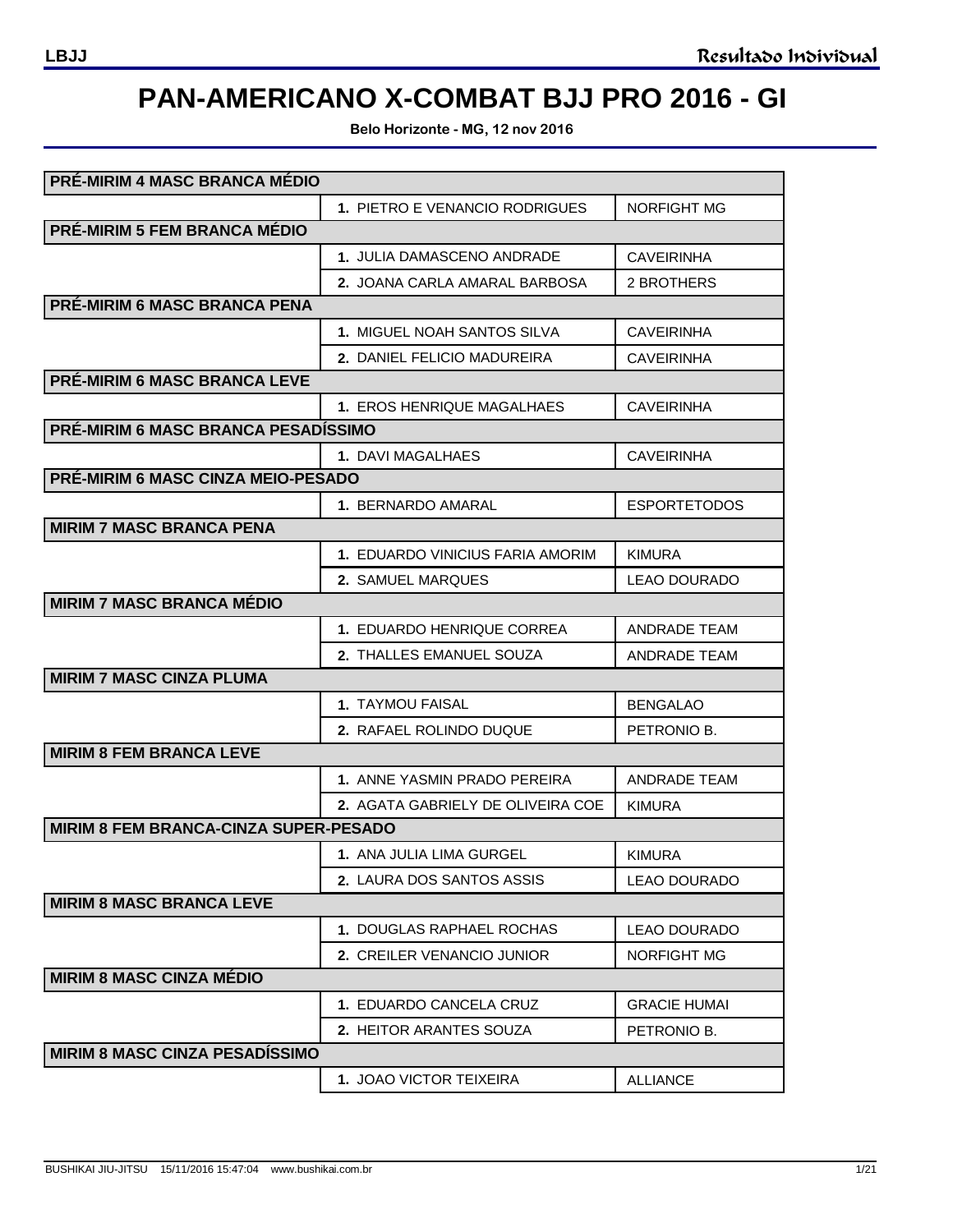| <b>MIRIM 8 MASC AMARELA-CINZA MEIO-PESADO</b> |                                    |                     |
|-----------------------------------------------|------------------------------------|---------------------|
|                                               | 1. RICHARD EMANUEL                 | LEAO DOURADO        |
|                                               | 2. ARTHUR MENDES                   | <b>ESPORTETODOS</b> |
| <b>MIRIM 8 MASC BRANCA-CINZA PENA</b>         |                                    |                     |
|                                               | <b>1. ALEXANDRE ADRIANO SILVA</b>  | <b>BAUER TEAM</b>   |
|                                               | 2. MIGUEL EDUARDO RIBEIRO          | ANDRADE TEAM        |
| <b>MIRIM 8-7 MASC CINZA LEVE</b>              |                                    |                     |
|                                               | 1. DAVI MARTINS DE AQUINO          | DE LA RIVA          |
|                                               | 2. PEDRO PHILIPE NUNEZ FERNANDES   | <b>BENGALAO</b>     |
| <b>MIRIM 8-7 MASC AMARELA PLUMA</b>           |                                    |                     |
|                                               | <b>1. JOAO NAZARETH</b>            | <b>ESPORTETODOS</b> |
|                                               | <b>2. PEDRO GONTIJO MADEIRA</b>    | <b>PSLPB</b>        |
| <b>MIRIM 9 FEM CINZA PESADÍSSIMO</b>          |                                    |                     |
|                                               | 1. SAMILLY VITORIA DOS SANTOS LAN  | <b>LEAO DOURADO</b> |
| <b>MIRIM 9 MASC BRANCA PLUMA</b>              |                                    |                     |
|                                               | 1. SANZIO SADOFF REZENDE BARROS    | <b>IRMAOS FELIX</b> |
| <b>MIRIM 9 MASC BRANCA PENA</b>               |                                    |                     |
|                                               | 1. GABRIEL VINICIUS FARIA AMORIM   | <b>KIMURA</b>       |
|                                               | 2. JOAO GABRIEL FARIAS             | PETRONIO B.         |
| <b>MIRIM 9 MASC BRANCA PESADÍSSIMO</b>        |                                    |                     |
|                                               | 1. CAUAN GONZAGA VITORINO          | <b>CAVEIRINHA</b>   |
| <b>MIRIM 9 MASC CINZA PENA</b>                |                                    |                     |
|                                               | 1. ENDRYW FARIAS ARAUJO            | <b>VILHENA</b>      |
|                                               | 2. PEDRO HENRIQUE RODRIGUES FER    | <b>TOP MASTER</b>   |
| <b>MIRIM 9 MASC AMARELA PLUMA</b>             |                                    |                     |
|                                               | 1. FLAVIO HENRIQUE GOMEZ           | <b>BENGALAO</b>     |
|                                               | 2. FERNANDO FIGUEROA SIQUEIRA      | <b>SAPO TEAM</b>    |
| <b>MIRIM 9 MASC AMARELA LEVE</b>              |                                    |                     |
|                                               | 1. GUILHERME GUIDI                 | <b>CAVEIRINHA</b>   |
|                                               | 2. EROS HENRIQUE DA SILVA SANTOS   | <b>CLJJ</b>         |
|                                               | 3. KAUA ANDREAS DA SILVA DANIEL    | <b>KIMURA</b>       |
|                                               | 3. JOAO VICTOR DE OLIVEIRA SILVA   | <b>PSLPB</b>        |
| <b>MIRIM 9 MASC AMARELA MEIO-PESADO</b>       |                                    |                     |
|                                               | 1. PABLO HENRIQUE MATOS SANTANA    | LEAO DOURADO        |
|                                               | 2. CAIO MIGUEL GONÇALVES           | DE LA RIVA          |
| <b>MIRIM 9 MASC AMARELA PESADO</b>            |                                    |                     |
|                                               | 1. PEDRO HENRIQUE DA SILVA         | <b>PSLPB</b>        |
|                                               | 2. GABRIEL MONTEIRO DOS SANTOS PI  | <b>PSLPB</b>        |
|                                               | 3. JOAO GABRIEL DA SILVA MAXIMIANO | LEAO DOURADO        |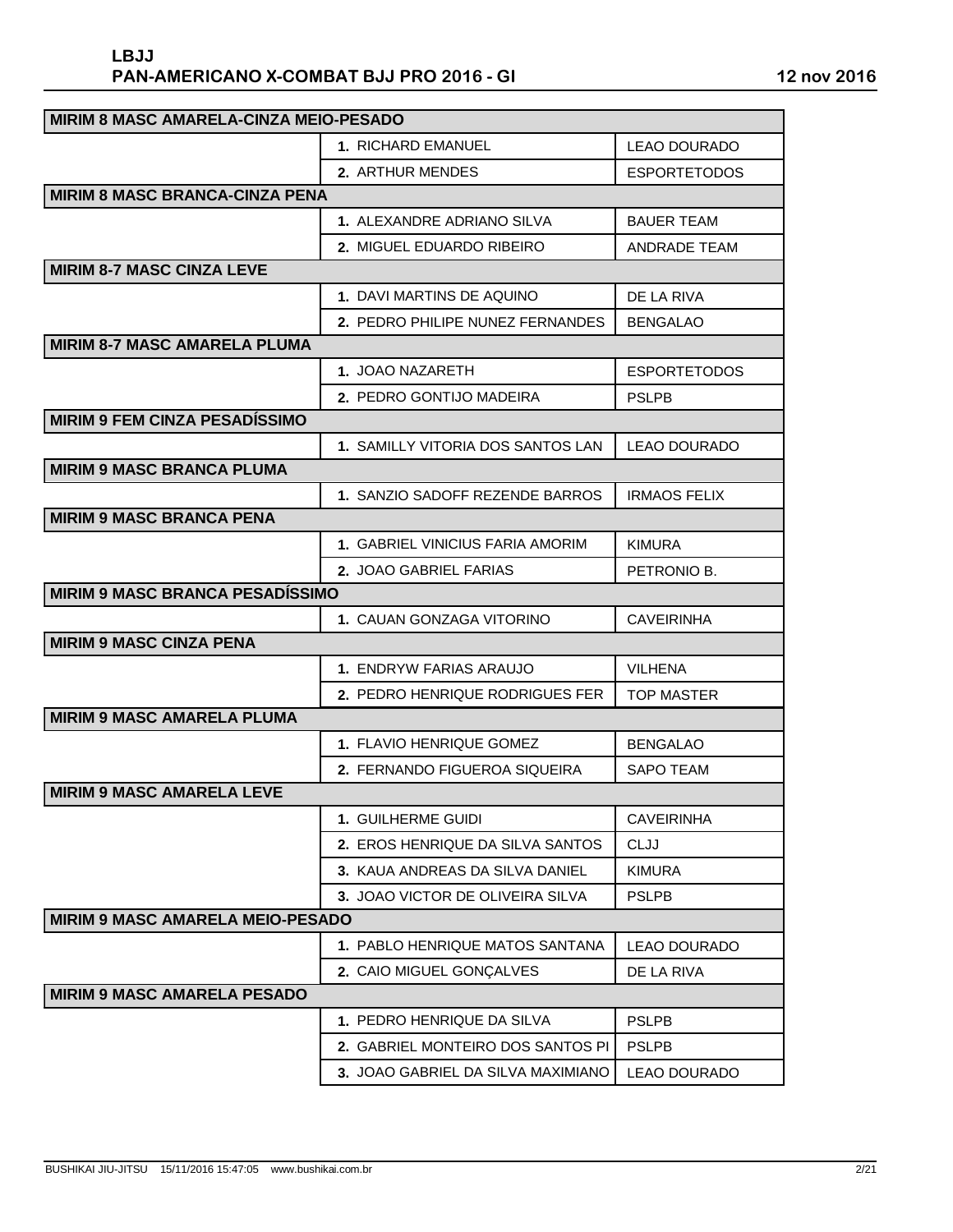| <b>MIRIM 9-8 MASC BRANCA MÉDIO</b>           |                                   |                     |
|----------------------------------------------|-----------------------------------|---------------------|
|                                              | 1. HEITOR FREITAS DE OLIVEIRA     | LEAO DOURADO        |
|                                              | 2. PIETRO BAIA DE QUEIROZ         | PETRONIO B.         |
| <b>INFANTIL 10 MASC BRANCA PENA</b>          |                                   |                     |
|                                              | 1. ISAQUE EPIFANIO SANTIAGO DE PA | <b>FULL HOUSE</b>   |
| <b>INFANTIL 10 MASC BRANCA MÉDIO</b>         |                                   |                     |
|                                              | 1. DANIEL MORAIS BITTENCOURT      | KIMURA              |
|                                              | 2. PEDRO HENRIQUE DE SOUZA PEDR   | <b>LEAO DOURADO</b> |
| <b>INFANTIL 10 MASC CINZA LEVE</b>           |                                   |                     |
|                                              | 1. THIAGO CESAR PASSOS BONFIM     | <b>IRMAOS FELIX</b> |
| <b>INFANTIL 10 MASC CINZA MEIO-PESADO</b>    |                                   |                     |
|                                              | 1. LUCAS MARTINS DE AQUINO        | DE LA RIVA          |
| <b>INFANTIL 10 MASC CINZA PESADO</b>         |                                   |                     |
|                                              | 1. PEDRO HENRIQUE MARTINS SILVA   | <b>ANDRADE TEAM</b> |
| <b>INFANTIL 10 MASC AMARELA SUPER-PESADO</b> |                                   |                     |
|                                              | 1. GABRIEL MENDES SILVA           | LOBOS-NOITE         |
|                                              | 2. PEDRO HENRIQUE MARTINS NASCIM  | <b>ANDRADE TEAM</b> |
| INFANTIL 10 MASC AMARELA PESADÍSSIMO         |                                   |                     |
|                                              | 1. YURI PEREIRA REIS              | <b>ANDRADE TEAM</b> |
|                                              | 2. LUIZ EDUARDO COSTA CAMPOS      | <b>BENGALAO</b>     |
| <b>INFANTIL 10 MASC AMARELA-LARANJA PENA</b> |                                   |                     |
|                                              | 1. LUIS MIGUEL                    | <b>ESPORTETODOS</b> |
| <b>INFANTIL 10 MASC LARANJA MÉDIO</b>        |                                   |                     |
|                                              | 1. LUCAS MARQUES                  | <b>ESPORTETODOS</b> |
| <b>INFANTIL 10-9 MASC CINZA GALO</b>         |                                   |                     |
|                                              | 1. ALAN LUCAS DE OLIVEIRA COELHO  | <b>KIMURA</b>       |
|                                              | 2. KAUA JOAQUIM TEIXEIRA          | LEAO DOURADO        |
| <b>INFANTIL 11 FEM BRANCA GALO</b>           |                                   |                     |
|                                              | 1. DIOVANA VITORIA PIRES DOS SANT | <b>PSLPB</b>        |
|                                              | 2. ANA LUIZA BATISTA DOS SANTOS   | <b>FULL HOUSE</b>   |
| <b>INFANTIL 11 FEM AMARELA PENA</b>          |                                   |                     |
|                                              | 1. ANA CAROLINA ALMEIDA           | <b>PSLPB</b>        |
| <b>INFANTIL 11 FEM AMARELA MEIO-PESADO</b>   |                                   |                     |
|                                              |                                   |                     |
|                                              | 1. NATALIA BONFIM MARTINS         | ANDRADE TEAM        |
| <b>INFANTIL 11 MASC BRANCA LEVE</b>          |                                   |                     |
|                                              | 1. MATHEUS HENRIQUE DE OLIVEIRA N | <b>KIMURA</b>       |
|                                              | 2. WALLYSON SOUZA ALVES           | <b>GF TEAM</b>      |
| <b>INFANTIL 11 MASC BRANCA MÉDIO</b>         |                                   |                     |
|                                              | 1. OTAVIO SILVA RABELO CUNHA      | <b>STRIKER</b>      |
|                                              | 2. NATAN ALCANTARA QUEIROZ        | ANDRADE TEAM        |
| <b>INFANTIL 11 MASC CINZA PESADO</b>         |                                   |                     |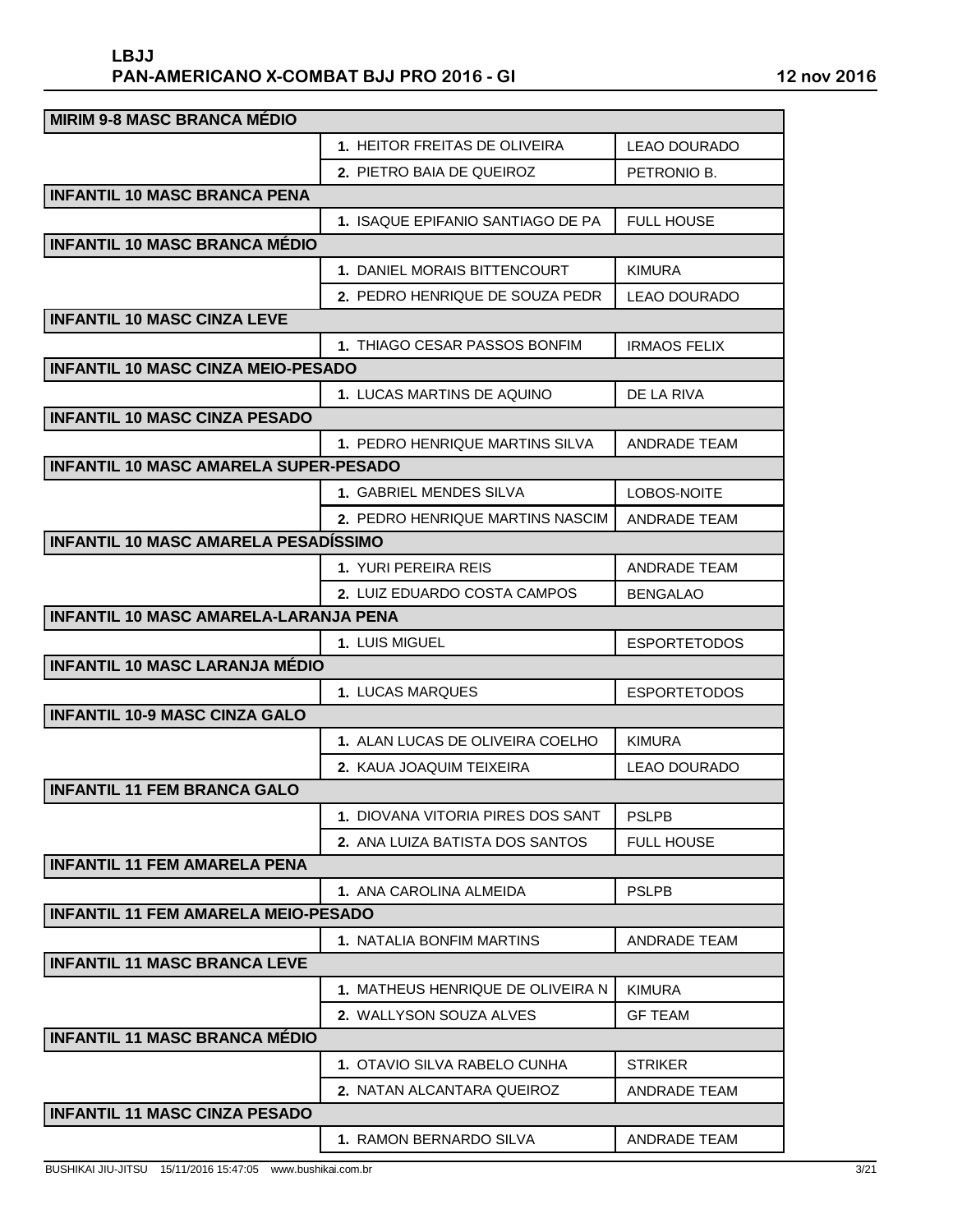| <b>INFANTIL 11 MASC AMARELA LEVE</b>         |                                     |                     |
|----------------------------------------------|-------------------------------------|---------------------|
|                                              | 1. UELBERT GONZALEZ ALVES MACHA     | <b>BALLOUTTA</b>    |
|                                              | 2. RAMESES CARIDASD DE JESUS M. S.  | ASS MARSHAL         |
| INFANTIL 11 MASC AMARELA PESADISSIMO         |                                     |                     |
|                                              | 1. GABRIEL LUCAS DO COUTO SOUZA     | <b>PSLPB</b>        |
| <b>INFANTIL 11 MASC AMARELA-CINZA PLUMA</b>  |                                     |                     |
|                                              | 1. JOAO PEDRO FIGUEROA OLIVEIRA     | SAPO TEAM           |
|                                              | 2. PEDRO HENRIQUE MENDES AGUIAR     | <b>LEAO DOURADO</b> |
| <b>INFANTIL 11 MASC AMARELA-CINZA MÉDIO</b>  |                                     |                     |
|                                              | 1. RICARDO GUIDI                    | <b>CAVEIRINHA</b>   |
|                                              | 2. FELIPE GABRIEL OLIVEIRA ROQUE    | <b>KIMURA</b>       |
| <b>INFANTIL 11 MASC LARANJA PENA</b>         |                                     |                     |
|                                              | <b>1. WELLINGDTON VICTOR</b>        | <b>ESPORTETODOS</b> |
| <b>INFANTIL 12 FEM BRANCA MEIO-PESADO</b>    |                                     |                     |
|                                              | 1. NATHALY ALCANTARA QUEIROZ        | <b>ANDRADE TEAM</b> |
| <b>INFANTIL 12 MASC BRANCA MEIO-PESADO</b>   |                                     |                     |
|                                              | 1. MARCELO BERNARDES DE CARVALH     | PETRONIO B.         |
| INFANTIL 12 MASC BRANCA PESADÍSSIMO          |                                     |                     |
|                                              | 1. VICTOR HUGO ANDRADE PEREIRA      | PETRONIO B.         |
|                                              | 2. PEDRO HENRIQUE FREITAS           | <b>CAVEIRINHA</b>   |
| <b>INFANTIL 12 MASC AMARELA MÉDIO</b>        |                                     |                     |
|                                              | 1. KAUE GOMES COSTA                 | <b>FULL HOUSE</b>   |
|                                              | <b>2. GABRIEL SOUSA RODRIGUES</b>   | <b>PSLPB</b>        |
|                                              | <b>3. JOAO VITOR ALVES TEIXEIRA</b> | <b>BALLOUTTA</b>    |
| <b>INFANTIL 12 MASC AMARELA-CINZA PENA</b>   |                                     |                     |
|                                              | 1. ERIK MARCOS MOTA DOS SANTOS      | NOVA UNIAO          |
|                                              | 2. LUCAS HENRIQUE DOS SANTOS        | <b>PSLPB</b>        |
| <b>INFANTIL 12 MASC AMARELA-BRANCA PLUMA</b> |                                     |                     |
|                                              | 1. PEDRO HENRIQUE DE AQUINO         | <b>ANDRADE TEAM</b> |
|                                              | 2. GUILHERME PEREIRA MONTEIRO       | <b>PSLPB</b>        |
| <b>INFANTIL 12-11 MASC AMARELA PESADO</b>    |                                     |                     |
|                                              | 1. BRENO SALVADOR ROSA              | <b>AGNALDO GOES</b> |
|                                              | 2. PEDRO JOAQUIM RIBEIRO ALVES      | <b>ALBUQUERQUE</b>  |
| <b>INF-JUVENIL 13 FEM AMARELA-CINZA LEVE</b> |                                     |                     |
|                                              | 1. JULIA LOPES DE FREITAS           | <b>LEAO DOURADO</b> |
|                                              | 2. DRIELLE ESTEFANE DA SILVA SANT   | <b>LEAO DOURADO</b> |
| <b>INF-JUVENIL 13 MASC BRANCA GALO</b>       |                                     |                     |
|                                              | 1. KELLISSON VITOR ASSUNÇÃO PIRES   | <b>PSLPB</b>        |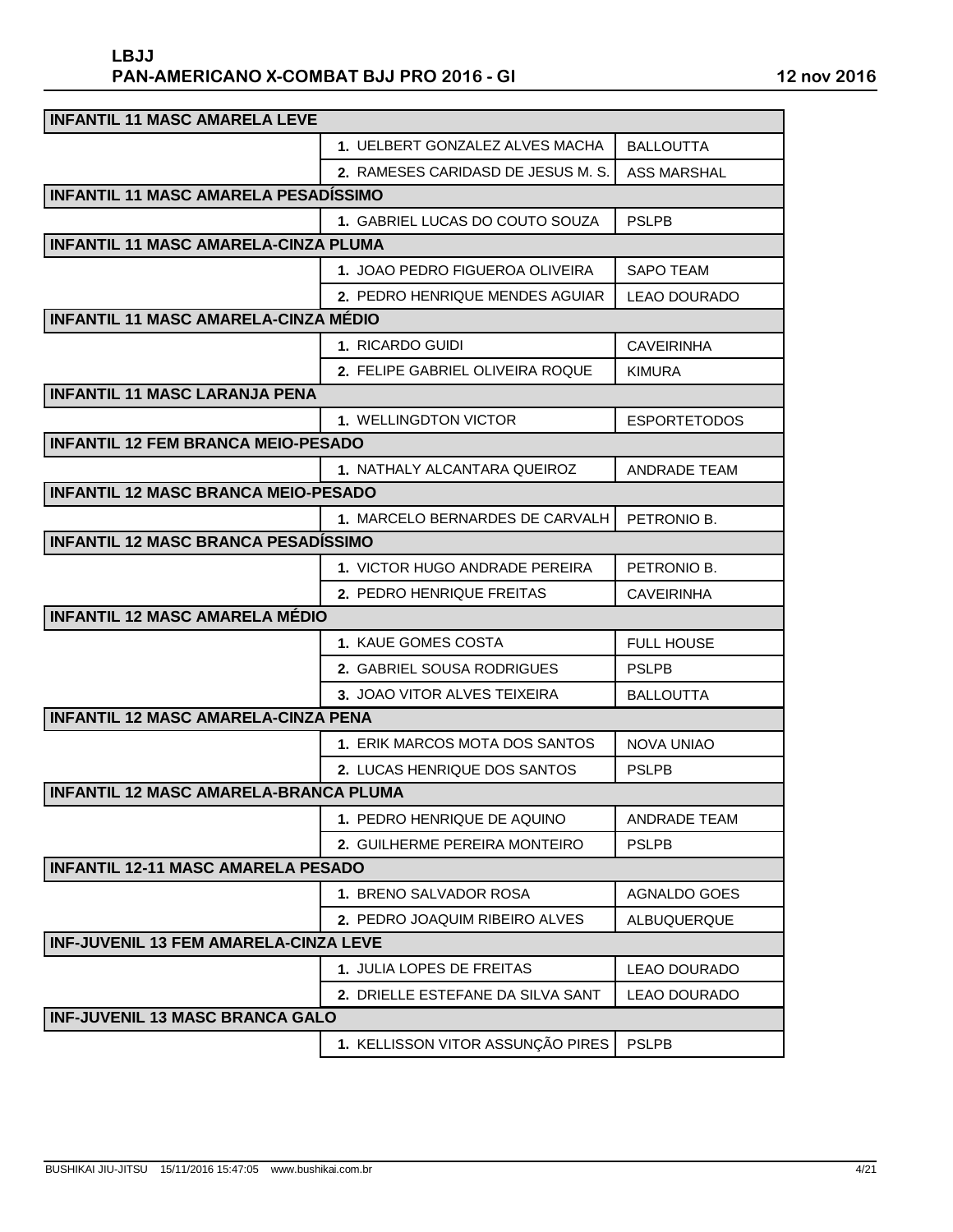| <b>INF-JUVENIL 13 MASC BRANCA PENA</b>              |                                   |                     |
|-----------------------------------------------------|-----------------------------------|---------------------|
|                                                     | 1. RAFAEL RAMOS DE LIRA           | PETRONIO B.         |
|                                                     | 2. RHUAN KENDY LOPES MOTA         | PANTERANEGRA        |
|                                                     | 3. ERICK CESAR CONCEIÇÃO SANTOS   | <b>LEAO DOURADO</b> |
| <b>INF-JUVENIL 13 MASC BRANCA LEVE</b>              |                                   |                     |
|                                                     | 1. KAUA MOREIRA BRITO             | <b>PSLPB</b>        |
| <b>INF-JUVENIL 13 MASC BRANCA MÉDIO</b>             |                                   |                     |
|                                                     | 1. MAURICIO                       | <b>LEAO DOURADO</b> |
|                                                     | 2. LUCAS HENRIQUE PEREIRA         | <b>LEAO DOURADO</b> |
| <b>INF-JUVENIL 13 MASC BRANCA MEIO-PESADO</b>       |                                   |                     |
|                                                     | 1. MARCELO GOMES ALVES            | <b>PSLPB</b>        |
| <b>INF-JUVENIL 13 MASC BRANCA PESADO</b>            |                                   |                     |
|                                                     | 1. RAFAEL CANDIDO CERQUEIRA DE S  | <b>STRIKER</b>      |
|                                                     | 2. CLAUDIO GABRIEL DE S MARTINS   | <b>KIMURA</b>       |
| <b>INF-JUVENIL 13 MASC BRANCA SUPER-PESADO</b>      |                                   |                     |
|                                                     | 1. ABEL BRUNO DIAS                | <b>LEAO DOURADO</b> |
| <b>INF-JUVENIL 13 MASC AMARELA PENA</b>             |                                   |                     |
|                                                     | 1. LEONARDO DE JESUS SANTOS       | <b>LEAO DOURADO</b> |
|                                                     | 2. LUCAS RODRIGUES DE CARVALHO    | <b>PSLPB</b>        |
| <b>INF-JUVENIL 13 MASC AMARELA PESADO</b>           |                                   |                     |
|                                                     | 1. ERIC HASTENREITER FERREIRA     | PEPOSO TEAM         |
|                                                     | 2. YAGO SILVA VELOSO              | <b>GAVIAO JJ</b>    |
|                                                     | 3. GUILHERME DE SOUZA PORTUGAL    | <b>CAVEIRINHA</b>   |
|                                                     | 3. VICTOR HUGO SILVA              | <b>PSLPB</b>        |
| INF-JUVENIL 13 MASC AMARELA-BRANCA MÉDIO            |                                   |                     |
|                                                     | 1. VINICIUS GONÇALVES DE OLIVEIRA | <b>LEAO DOURADO</b> |
| <b>INF-JUVENIL 13 MASC LARANJA PESADO</b>           |                                   |                     |
|                                                     | 1. CAIQUE A. GONÇALVES            | DE LA RIVA          |
|                                                     | 2. RICHARD FELIPE COSTA ASSIS     | <b>FUSION FIGHT</b> |
| <b>INF-JUVENIL 13 MASC VERDE PENA</b>               |                                   |                     |
|                                                     | <b>1. WANTHOME JESUS LIMA</b>     | <b>PSLPB</b>        |
|                                                     | 2. KAIKE TADEU ANDRADE PENA       | <b>CLJJ</b>         |
| <b>INF-JUVENIL 13 MASC VERDE MÉDIO</b>              |                                   |                     |
|                                                     | 1. LUAN RIBEIRO FLORES            | <b>BAUER TEAM</b>   |
| <b>INFANTIL 13-12 FEM VERDE-LARANJA MEIO-PESADO</b> |                                   |                     |
|                                                     | 1. NICOLLY FERNANDA DOS SANTOS O  | LEAO DOURADO        |
|                                                     | 2. EMILY KAROLAINE DOS SANTOS PO  | <b>PSLPB</b>        |
| <b>INF-JUVENIL 13-12 MASC LARANJA MÉDIO</b>         |                                   |                     |
|                                                     | 1. PAULO VICTOR DOS SANTOS        | <b>BAUER TEAM</b>   |
|                                                     | 2. KEVYN MUNIZ TAVARES            | <b>NORFIGHT MG</b>  |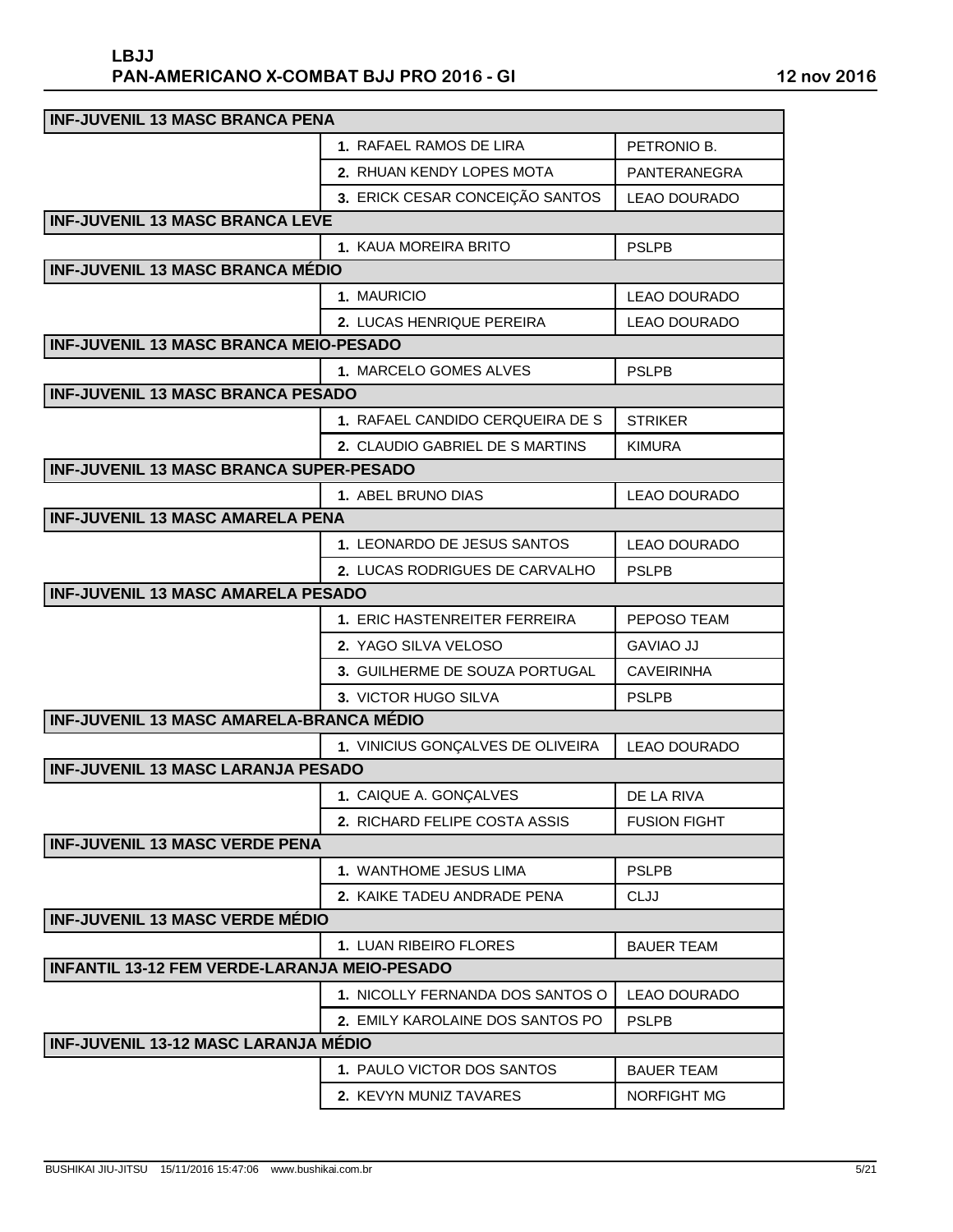| <b>INF-JUVENIL 14 FEM AMARELA GALO</b>          |                                   |                     |
|-------------------------------------------------|-----------------------------------|---------------------|
|                                                 | 1. MARIA EDUARDA DE OLIVEIRA DE A | <b>IRMAOS FELIX</b> |
| <b>INF-JUVENIL 14 FEM AMARELA LEVE</b>          |                                   |                     |
|                                                 | 1. ELISIA MARIA SOARES BORGES DE  | PETRONIO B.         |
| <b>INF-JUVENIL 14 FEM VERDE LEVE</b>            |                                   |                     |
|                                                 | <b>1. ELISA SOARES CARVALHO</b>   | <b>PSLPB</b>        |
|                                                 | 2. KETHELYN ALVES DA SILVA        | <b>LUCIANO MEND</b> |
| <b>INF-JUVENIL 14 MASC BRANCA PENA</b>          |                                   |                     |
|                                                 | 1. VINICIUS DA SILVA LUCAS        | LEAO DOURADO        |
| <b>INF-JUVENIL 14 MASC BRANCA LEVE</b>          |                                   |                     |
|                                                 | 1. ALESSANDRO RODRIGUES SOARES    | PETRONIO B.         |
| <b>INF-JUVENIL 14 MASC BRANCA MEIO-PESADO</b>   |                                   |                     |
|                                                 | 1. JOAO PEDRO NOGUEIRA LIMA       | <b>ANDRADE TEAM</b> |
|                                                 | 2. MATHEUS JUNIO NASCIMENTO       | <b>LEAO DOURADO</b> |
| <b>INF-JUVENIL 14 MASC BRANCA SUPER-PESADO</b>  |                                   |                     |
|                                                 | 1. GABRIEL ELAIR PINTO MENDES     | PETRONIO B.         |
|                                                 | 2. BRENO MARQUES DUARTE RESEND    | <b>GB BH</b>        |
| <b>INF-JUVENIL 14 MASC BRANCA PESADÍSSIMO</b>   |                                   |                     |
|                                                 | 1. BRUNO ABREU ARAUJO             | <b>SAPO TEAM</b>    |
|                                                 | 2. LUIS FELIPE OLIVEIRA TEIXEIRA  | PETRONIO B.         |
| <b>INF-JUVENIL 14 MASC CINZA PLUMA</b>          |                                   |                     |
|                                                 | 1. MARLLON VINICIUS RIBEIRO COELH | LEAO DOURADO        |
| <b>INF-JUVENIL 14 MASC AMARELA PLUMA</b>        |                                   |                     |
|                                                 | 1. PAULO HENRIQUE GONÇALVES GUI   | <b>STRIKER</b>      |
|                                                 | 2. LUIZ FILLIPE FIGUEIREDO        | <b>PSLPB</b>        |
| <b>INF-JUVENIL 14 MASC AMARELA LEVE</b>         |                                   |                     |
|                                                 | 1. JHONATAN VANDERLEI DE ALMEIDA  | <b>BAUER TEAM</b>   |
| <b>INF-JUVENIL 14 MASC AMARELA MÉDIO</b>        |                                   |                     |
|                                                 | 1. LEANDRO ANDRADE DA SILVA       | <b>CAVEIRINHA</b>   |
|                                                 | 2. JUAN PABLO MARTINS CAMILO      | <b>PSLPB</b>        |
| <b>INF-JUVENIL 14 MASC AMARELA PESADO</b>       |                                   |                     |
|                                                 | 1. JOAO VITOR SAVINO MAGALHAES D  | RL TEAM             |
| <b>INF-JUVENIL 14 MASC AMARELA SUPER-PESADO</b> |                                   |                     |
|                                                 | 1. RANDER RODRIGUES DE OLIVEIRA   | <b>STRIKER</b>      |
|                                                 | 2. FELIPE RODRIGUES DE JESUS      | ANDRADE TEAM        |
| <b>INF-JUVENIL 14 MASC AMARELA PESADÍSSIMO</b>  |                                   |                     |
|                                                 | 1. IAGO CELESTINO DE SOUZA FERREI | ANDRADE TEAM        |
|                                                 | 2. ALECK FILIPE                   | LEAO DOURADO        |
| <b>INF-JUVENIL 14 MASC LARANJA MÉDIO</b>        |                                   |                     |
|                                                 | 1. HALLAN ANDRADE COSTA           | <b>IRMAOS FELIX</b> |
| <b>INF-JUVENIL 14 MASC LARANJA PESADO</b>       |                                   |                     |
|                                                 | 1. GABRIEL VITOR FERREIRA SANTOS  | <b>BLACK BELT</b>   |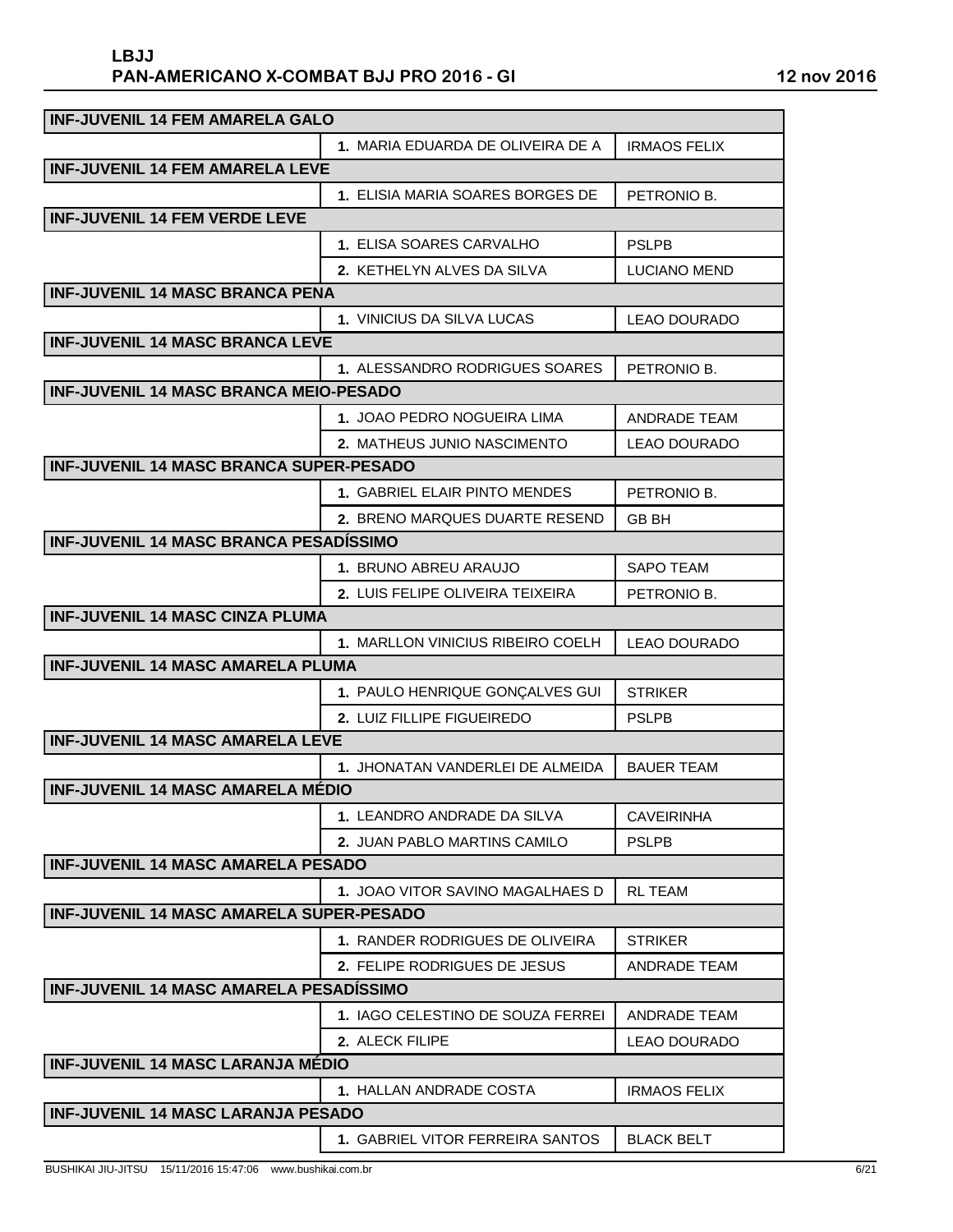| <b>INF-JUVENIL 14 MASC VERDE LEVE</b>           |                                   |                     |
|-------------------------------------------------|-----------------------------------|---------------------|
|                                                 | 1. CHRYSLER RUAN DE SOUZA         | PANTERANEGRA        |
| <b>INF-JUVENIL 14 MASC VERDE PESADÍSSIMO</b>    |                                   |                     |
|                                                 | 1. LUIZ HENRIQUE GONÇALVES PORTO  | <b>AGUIA DOURAD</b> |
| <b>INF-JUVENIL 15 FEM AMARELA MÉDIO</b>         |                                   |                     |
|                                                 | 1. ALANDA KATHERINE DE OLIVEIRA   | <b>PSLPB</b>        |
| <b>INF-JUVENIL 15 FEM AMARELA PESADÍSSIMO</b>   |                                   |                     |
|                                                 | 1. MARIA EDUARDA                  | <b>GB BH</b>        |
| <b>INF-JUVENIL 15 FEM AMARELA-BRANCA LEVE</b>   |                                   |                     |
|                                                 | 1. CASSIANE SOARES DOS SANTOS     | <b>PSLPB</b>        |
|                                                 | 2. EDILAINE ANDRADE DA SILVA      | PETRONIO B.         |
| <b>INF-JUVENIL 15 FEM VERDE LEVE</b>            |                                   |                     |
|                                                 | 1. LEANDRA RITA                   | <b>NFT</b>          |
|                                                 | 2. LARA RIBEIRO FLORES            | <b>BAUER TEAM</b>   |
| <b>INF-JUVENIL 15 MASC BRANCA LEVE</b>          |                                   |                     |
|                                                 | 1. LUCAS HENRIQUE SILVA DOS SANT  | PANTERANEGRA        |
|                                                 | 2. RYAN GABRIEL OLIVEIRA MATOS    | PETRONIO B.         |
| <b>INF-JUVENIL 15 MASC BRANCA MEIO-PESADO</b>   |                                   |                     |
|                                                 | 1. FLAVIO HENRIQUE DE PINHO SANTO | <b>NORFIGHT MG</b>  |
|                                                 | 2. JEFERSON VINICIUS SOARES       | <b>LEO OLIVEIRA</b> |
| <b>INF-JUVENIL 15 MASC BRANCA PESADÍSSIMO</b>   |                                   |                     |
|                                                 | 1. HELDER JOSE RODRIGUES JUNIOR   | RODRIGO SANT        |
|                                                 | 2. JORGE FABIO                    | 2 BROTHERS          |
|                                                 | 3. LEONARDO COSTA MELLO           | <b>LEAO DOURADO</b> |
| <b>INF-JUVENIL 15 MASC AMARELA LEVE</b>         |                                   |                     |
|                                                 | 1. JOAO VITOR SAVINO MAGALHAES D  | <b>RL TEAM</b>      |
|                                                 | 2. SAMUEL SANTIAGO SOARES         | <b>LEAO DOURADO</b> |
| <b>INF-JUVENIL 15 MASC AMARELA MEIO-PESADO</b>  |                                   |                     |
|                                                 | <b>1. IGOR TAYLOR SOARES</b>      | <b>SAPO TEAM</b>    |
|                                                 | 2. MIGUEL ANGEL SOARES COSTAS     | PETRONIO B.         |
| <b>INF-JUVENIL 15 MASC AMARELA PESADO</b>       |                                   |                     |
|                                                 | 1. EZEQUIEL RODRIGUES             | <b>CAVEIRINHA</b>   |
|                                                 | <b>2. DAYVID MARCIEL DE SOUZA</b> | <b>ANDRADE TEAM</b> |
| <b>INF-JUVENIL 15 MASC AMARELA SUPER-PESADO</b> |                                   |                     |
|                                                 | 1. PEDRO EMANUEL BARTOLOMEU OLI   | PANTERANEGRA        |
| <b>INF-JUVENIL 15 MASC AMARELA PESADISSIMO</b>  |                                   |                     |
|                                                 | 1. ELVIO MATTOS DOS SANTOS        | <b>ALLIANCE</b>     |
| <b>INF-JUVENIL 15 MASC AMARELA-CINZA MÉDIO</b>  |                                   |                     |
|                                                 | 1. JOSE GUILHERME DOS SANTOS MA   | <b>GAVIAO JJ</b>    |
|                                                 | 2. THIAGO DOS SANTOS CLEMENTE     | ANDRADE TEAM        |
| <b>INF-JUVENIL 15 MASC LARANJA GALO</b>         |                                   |                     |
|                                                 | 1. ROMULO AGANETTE RODRIGUES BR   | <b>GB BH</b>        |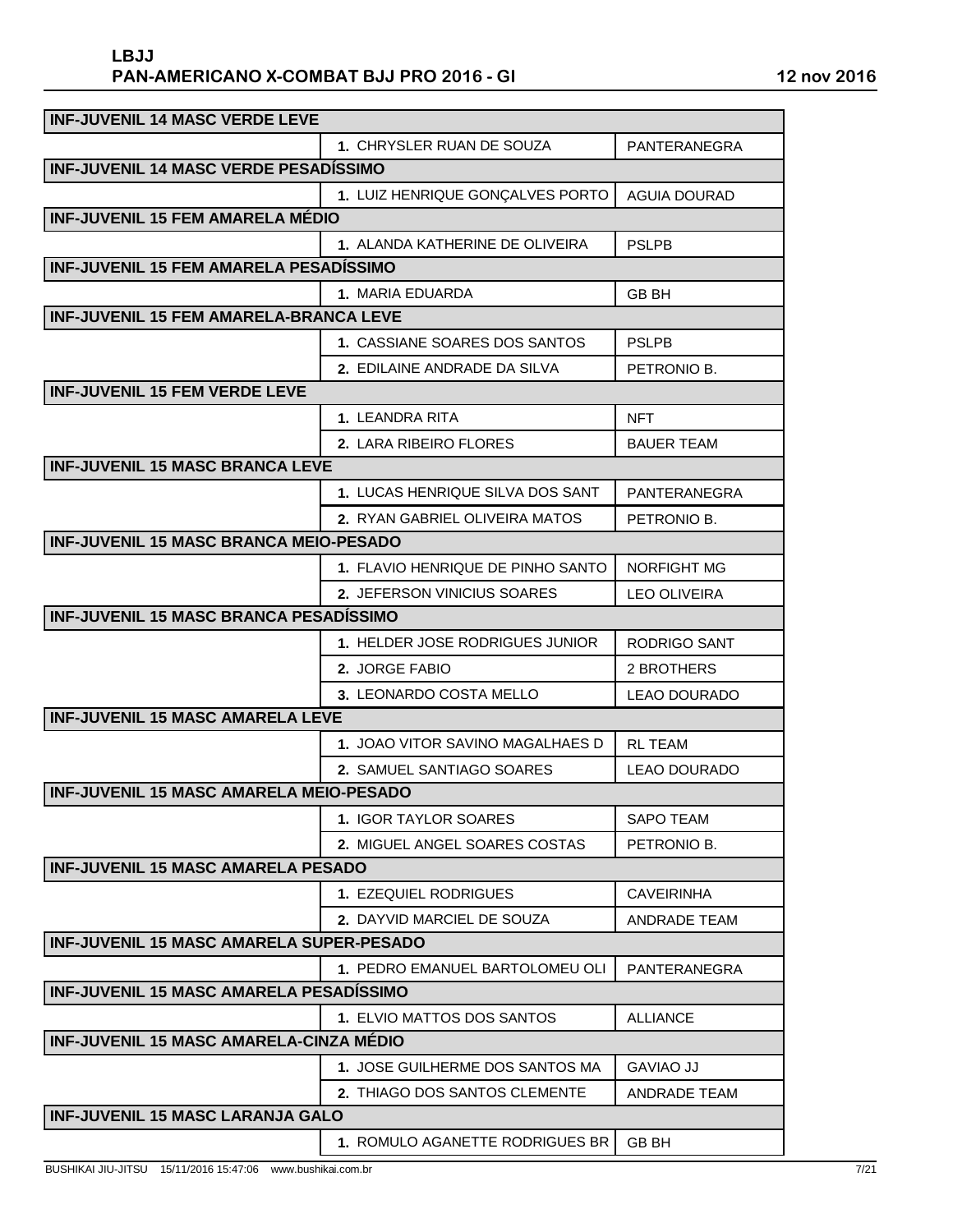| <b>INF-JUVENIL 15 MASC LARANJA PLUMA</b>       |                                     |                     |
|------------------------------------------------|-------------------------------------|---------------------|
|                                                | <b>1. RICKSON RODRIGUES MARTINS</b> | <b>GB BH</b>        |
| <b>INF-JUVENIL 15 MASC LARANJA MÉDIO</b>       |                                     |                     |
|                                                | <b>1. GUILHERME PIMENTA</b>         | <b>NFT</b>          |
| <b>INF-JUVENIL 15 MASC LARANJA MEIO-PESADO</b> |                                     |                     |
|                                                | <b>1. BRUNO RODRIGUES MARTINS</b>   | <b>NORFIGHT MG</b>  |
|                                                | 2. LUIZ OTAVIO ALMEIDA              | <b>PSLPB</b>        |
| <b>INF-JUVENIL 15 MASC VERDE PESADO</b>        |                                     |                     |
|                                                | 1. ABNER MALAQUIAS CORGOSINHO       | <b>CAVEIRINHA</b>   |
| <b>INF-JUVENIL 15-14 MASC BRANCA MÉDIO</b>     |                                     |                     |
|                                                | 1. JOAO VICTOR FERREIRA BAIA DE AZ  | PETRONIO B.         |
|                                                | 2. WILDEYK                          | <b>LEAO DOURADO</b> |
| <b>JUVENIL 16 MASC BRANCA LEVE</b>             |                                     |                     |
|                                                | 1. THIAGO VESPUCIO MARÇAL           | PETRONIO B.         |
|                                                | 2. ANDERSON FIGUEIREDO DE ANDRA     | <b>LEAO DOURADO</b> |
| <b>JUVENIL 16 MASC BRANCA MÉDIO</b>            |                                     |                     |
|                                                | 1. MICHAEL JORDAN BRASILEIRO DO C   | <b>FULL HOUSE</b>   |
|                                                | 2. BRIAN SLASH DA SILVA             | <b>ANDRADE TEAM</b> |
| <b>JUVENIL 16 MASC BRANCA MEIO-PESADO</b>      |                                     |                     |
|                                                | 1. ERICK LEVI DIAS DA SILVA         | PEPOSO TEAM         |
|                                                | 2. VITOR CORDEIRO RODRIGUES         | <b>SAPO TEAM</b>    |
| <b>JUVENIL 16 MASC BRANCA PESADO</b>           |                                     |                     |
|                                                | 1. LUCAS JANUARIO DOS SANTOS        | <b>FLAVIO REIS</b>  |
| <b>JUVENIL 16 MASC BRANCA PESADÍSSIMO</b>      |                                     |                     |
|                                                | 1. JOSIAS HENRIQUE DE FREITAS AND   | <b>LEAO DOURADO</b> |
|                                                | 2. JOAO VITOR SILVA OLIVEIRA        | PETRONIO B.         |
|                                                | 3. GABRIEL CAETANO SOARES           | <b>GLADIADORES</b>  |
| <b>JUVENIL 16 MASC AZUL PENA</b>               |                                     |                     |
|                                                | 1. BRENO SOARES AFONSO              | <b>BALLOUTTA</b>    |
| <b>JUVENIL 16 MASC AZUL LEVE</b>               |                                     |                     |
|                                                | 1. GUILHERME HENRIQUE ARAUJO        | <b>GB MANGABEIR</b> |
|                                                | <b>2. MATHEUS ASSIS</b>             | LEAO DOURADO        |
|                                                | 3. THIAGO RODRIGUES DA SILVA CHAV   | <b>CHECKMAT</b>     |
| <b>JUVENIL 16 MASC AZUL MÉDIO</b>              |                                     |                     |
|                                                | 1. MARCIO AURELIO PASSOS DOS SAN    | <b>IRMAOS FELIX</b> |
|                                                | 2. MARCOS AUGUSTO LARA              | <b>BAUER TEAM</b>   |
|                                                | 3. GABRIEL DIAS MOREIRA             | <b>CAVEIRINHA</b>   |
| JUVENIL 16 MASC AZUL MEIO-PESADO               |                                     |                     |
|                                                | 1. IGOR FERREIRA DOS SANTOS         | <b>GB MANGABEIR</b> |
|                                                | 2. EMERSON SOARES ALMEIDA           | <b>LEAO DOURADO</b> |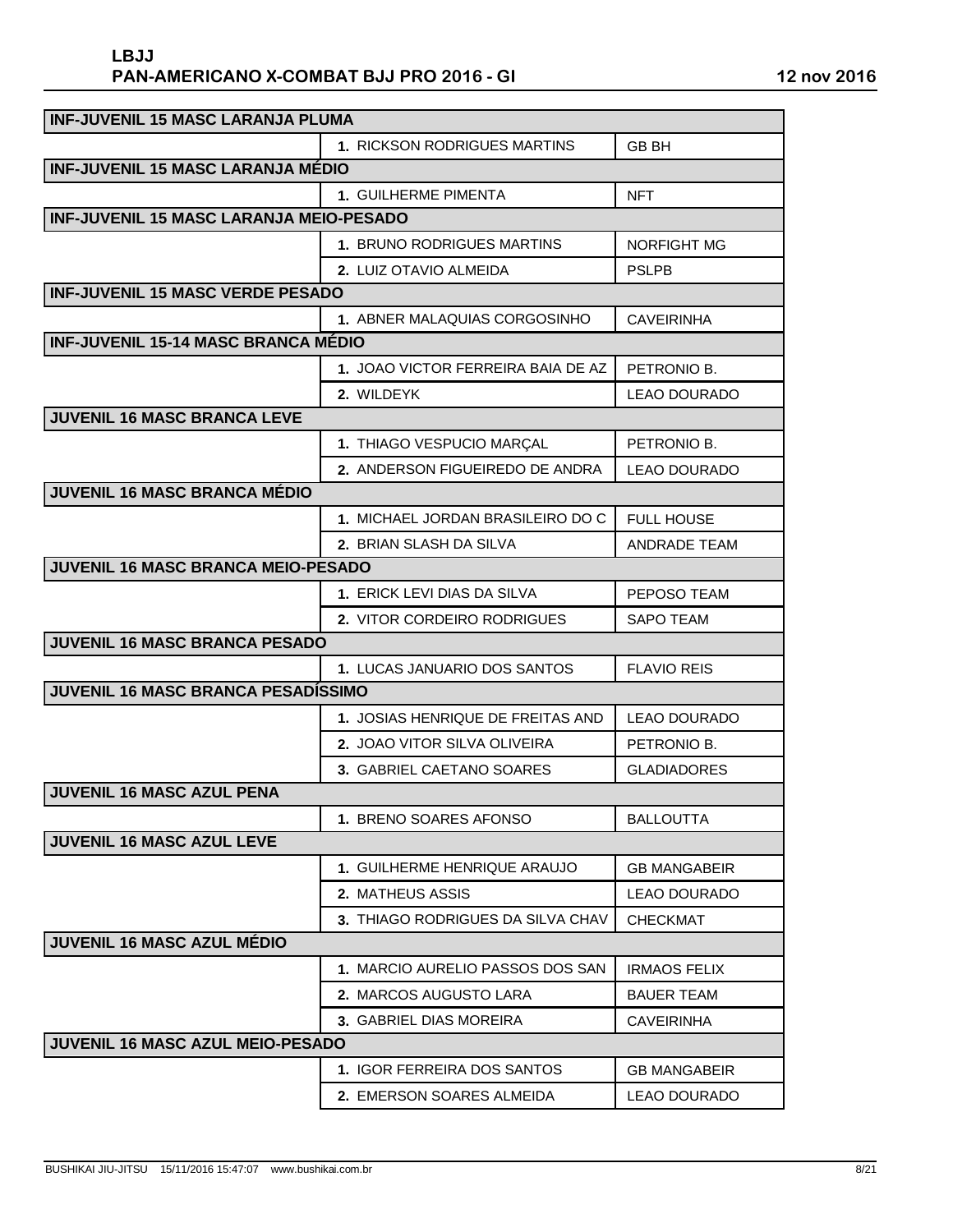| <b>JUVENIL 16 MASC AZUL PESADÍSSIMO</b> |                                   |                     |
|-----------------------------------------|-----------------------------------|---------------------|
|                                         | 1. PEDRO COSTA NETTO              | <b>CHECKMAT</b>     |
|                                         | 2. JEFFERSON FERREIRA FROSSARD    | NORFIGHT MG         |
|                                         | 3. WILLIAM DE OLIVEIRA MORAIS     | <b>BAUER TEAM</b>   |
| JUVENIL 17 FEM BRANCA MEIO-PESADO       |                                   |                     |
|                                         | 1. SARAH LAURA SOUZA BITENCOURT   | <b>KIMURA</b>       |
|                                         | 2. LORENA MATOS DUARTE            | PETRONIO B.         |
| <b>JUVENIL 17 FEM AZUL MEIO-PESADO</b>  |                                   |                     |
|                                         | 1. JULIA CARLA SILVA SANTOS       | <b>LOTUS CLUB</b>   |
|                                         | 2. STEFANY F. DE F. ARRUDA        | <b>GB MANGABEIR</b> |
| JUVENIL 17 MASC BRANCA PLUMA            |                                   |                     |
|                                         | 1. SERGIO ROBERTO DE SOUZA JR     | <b>NORFIGHT MG</b>  |
|                                         | 2. GETULIO MILANI NETO            | CHECKMAT            |
| <b>JUVENIL 17 MASC BRANCA PENA</b>      |                                   |                     |
|                                         | 1. EMILIANO CALACIO MARQUES       | PETRONIO B.         |
|                                         | 2. BRUNO HENRIQUE DE OLIVEIRA LIM | PETRONIO B.         |
|                                         | 3. PEDRO LACERDA                  | ALBUQUERQUE         |
|                                         | 3. VINICIUS SANTOS SILVA          | PETRONIO B.         |
| <b>JUVENIL 17 MASC BRANCA LEVE</b>      |                                   |                     |
|                                         | 1. SAMUEL MIQUEIAS DE OLIVEIRA    | <b>BALLOUTTA</b>    |
|                                         | 2. LUIZ FERNANDO CARNEIRO LEITE   | NORFIGHT MG         |
| <b>JUVENIL 17 MASC BRANCA MÉDIO</b>     |                                   |                     |
|                                         | 1. DEIVID MICHEL RHIS LIMA        | GB BH               |
|                                         | <b>2. RAFAEL VICTOR NAZARENO</b>  | <b>LEAO DOURADO</b> |
| <b>JUVENIL 17 MASC BRANCA PESADO</b>    |                                   |                     |
|                                         | 1. ARTHUR BRYAN FERREIRA MARTINS  | <b>GF TEAM</b>      |
| <b>JUVENIL 17 MASC AZUL GALO</b>        |                                   |                     |
|                                         | 1. JOAO LUCAS                     | <b>GB BH</b>        |
| <b>JUVENIL 17 MASC AZUL PENA</b>        |                                   |                     |
|                                         | 1. MARCOS CESAR                   | <b>CAIO GREGORI</b> |
|                                         | 2. THIAGO BENTO ZEFERINO          | <b>ANDRADE TEAM</b> |
|                                         | <b>3. DAVI RAFAEL FERNANDES</b>   | GB BH               |
| <b>JUVENIL 17 MASC AZUL LEVE</b>        |                                   |                     |
|                                         | 1. IGOR DAVI DA COSTA SOUZA       | <b>LEAO DOURADO</b> |
| <b>JUVENIL 17 MASC AZUL MÉDIO</b>       |                                   |                     |
|                                         | 1. GUSTAVO LIMA APOLINARIO        | <b>LEAO DOURADO</b> |
|                                         | 2. MATHEUS SATHLER AMBROSIO       | PEPOSO TEAM         |
| JUVENIL 17 MASC AZUL SUPER-PESADO       |                                   |                     |
|                                         | 1. RODRIGO HELENO GUIMARAES       | <b>LEAO DOURADO</b> |
|                                         | 2. JOAO MIRANDA                   | GB BH               |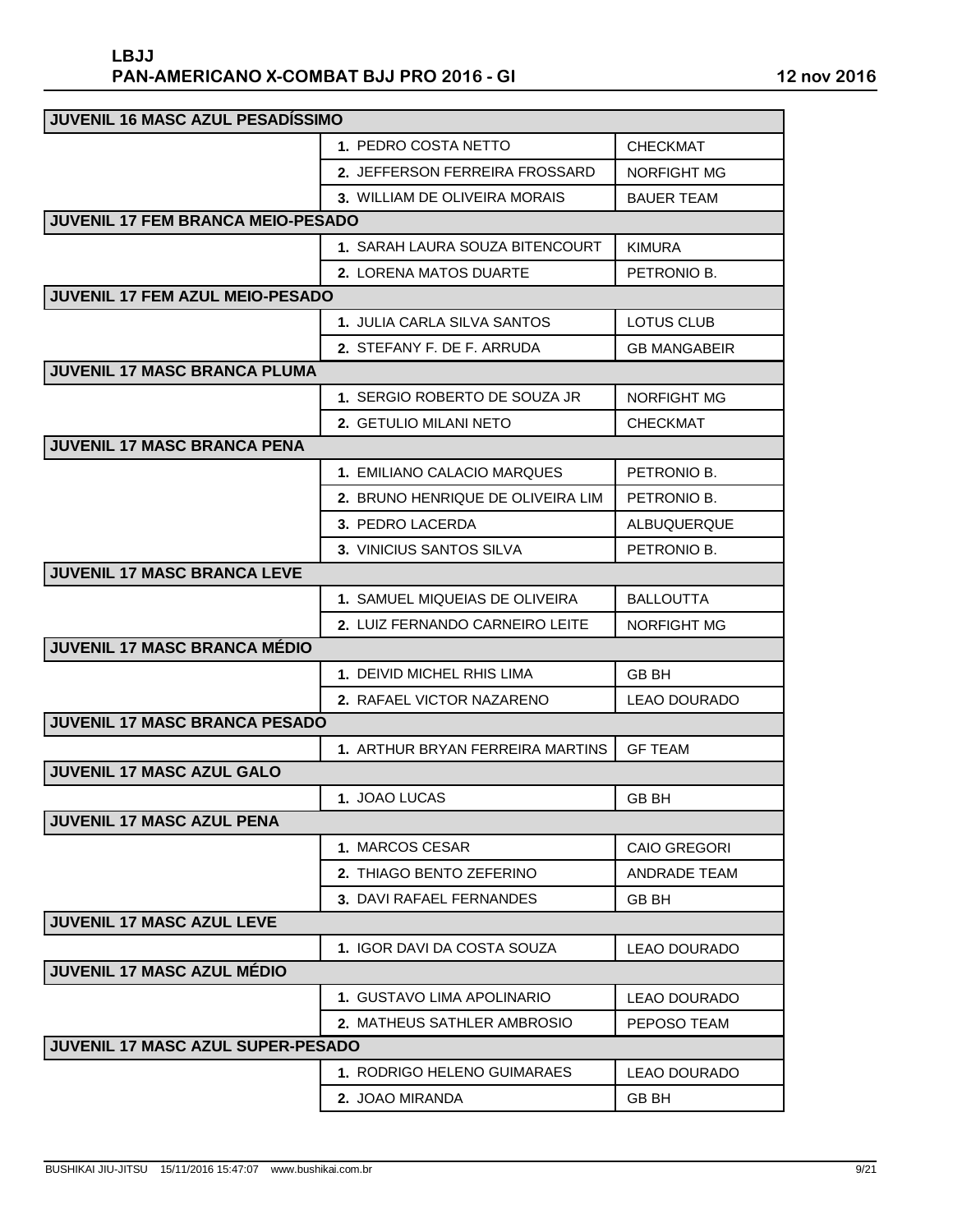| <b>JUVENIL 17-16 FEM BRANCA PENA</b> |                                    |                     |
|--------------------------------------|------------------------------------|---------------------|
|                                      | 1. ISADORA CAROLINA G. DA CRUZ     | <b>LEAO DOURADO</b> |
|                                      | <b>2. MARIANA ARAUJO SILVA</b>     | <b>STRIKER</b>      |
| <b>ADULTO FEM BRANCA PLUMA</b>       |                                    |                     |
|                                      | 1. GABRIELA MORENA ROCHA           | <b>LEAO DOURADO</b> |
|                                      | 2. THAIS CARDOSO DE SOUSA          | <b>RL TEAM</b>      |
|                                      | 3. RAQUEL DE SOUSA PEREIRA PERON   | <b>ANDRADE TEAM</b> |
| <b>ADULTO FEM BRANCA PENA</b>        |                                    |                     |
|                                      | 1. IASMIN BORGES SOARES            | <b>LEO OLIVEIRA</b> |
|                                      | 2. KAREN GABRIELLE SILVA FERREIRA  | <b>KIMURA</b>       |
|                                      | 3. PATRICIA STEPHANIE MAIA LEVY    | <b>FULL HOUSE</b>   |
| <b>ADULTO FEM BRANCA LEVE</b>        |                                    |                     |
|                                      | 1. THAIS LOPES                     | <b>LEO OLIVEIRA</b> |
|                                      | 2. MARCIA KEILA CAMARGO            | PETRONIO B.         |
|                                      | 3. RAFAELA DAS GRAÇAS SILVA MAXIM  | <b>LEAO DOURADO</b> |
| <b>ADULTO FEM BRANCA MÉDIO</b>       |                                    |                     |
|                                      | 1. ALINE SILVA                     | PANTERANEGRA        |
|                                      | 2. ARIANA PATRICIA BATISTA ANRADE  | <b>SHARK TEAM</b>   |
|                                      | 3. MARIA GERALDA ASSIS             | DE LA RIVA          |
| <b>ADULTO FEM AZUL PLUMA</b>         |                                    |                     |
|                                      | 1. ADRIELLE GOMES PEREIRA          | <b>SANTOS FIGHT</b> |
| <b>ADULTO FEM AZUL LEVE</b>          |                                    |                     |
|                                      | 1. LETICIA SOUZA GIFFONI DE CARVAL | <b>GB MANGABEIR</b> |
|                                      | 2. CAROLINE AMABILE ROMAN          | RL TEAM             |
| <b>ADULTO FEM AZUL MÉDIO</b>         |                                    |                     |
|                                      | 1. NAIARA GONÇALVES DE OLIVEIRA    | <b>LEAO DOURADO</b> |
|                                      | 2. CLARA ALBUQUERQUE DE SOUZA      | <b>CLARKE BJJ</b>   |
| <b>ADULTO FEM AZUL PESADO</b>        |                                    |                     |
|                                      | 1. ERIKA FABIANA DE AMORIM BRAGA   | <b>GRACIE BARRA</b> |
|                                      | 2. ANA LUIZA GONÇALVES AMARAL      | <b>LEAO DOURADO</b> |
| <b>ADULTO FEM AZUL-ROXA ABSOLUTO</b> |                                    |                     |
|                                      | 1. NAIARA GONÇALVES DE OLIVEIRA    | <b>LEAO DOURADO</b> |
|                                      | 2. CLARA ALBUQUERQUE DE SOUZA      | <b>CLARKE BJJ</b>   |
|                                      | 3. KELLEN LUIZA FERREIRA           | PEPOSO TEAM         |
| <b>ADULTO FEM ROXA PENA</b>          |                                    |                     |
|                                      | 1. ISABEL CRISTINA GOMES           | <b>MONTIJO</b>      |
| <b>ADULTO FEM ROXA MÉDIO</b>         |                                    |                     |
|                                      | 1. PAULA REIS CAMPOS               | <b>GB MANGABEIR</b> |
|                                      | 2. KELLEN LUIZA FERREIRA           | PEPOSO TEAM         |
| <b>ADULTO FEM PRETA PENA</b>         |                                    |                     |
|                                      | 1. LEONIR IRINEU DE CASTRO         | PETRONIO B.         |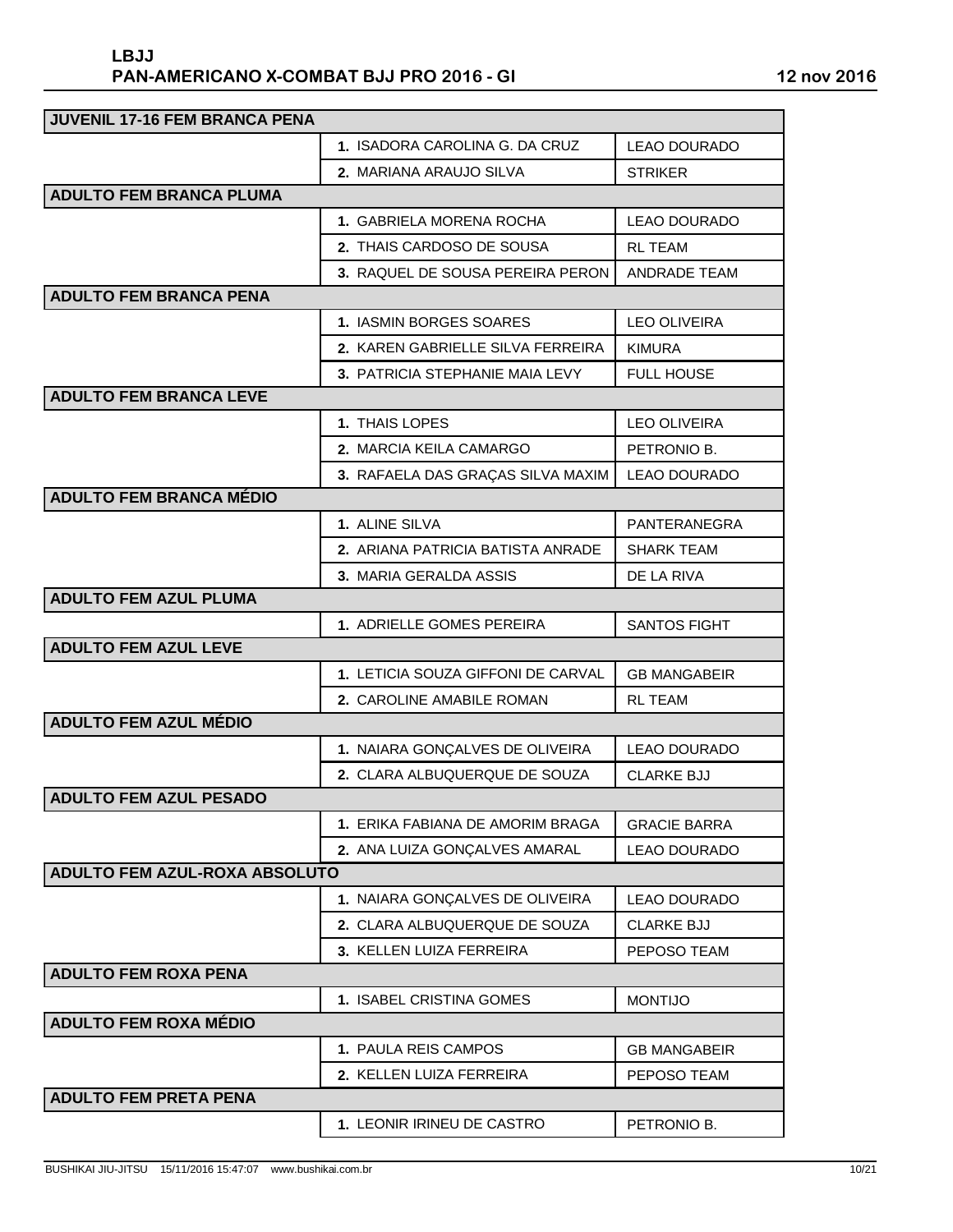| <b>ADULTO MASC BRANCA GALO</b>         |                                     |                     |
|----------------------------------------|-------------------------------------|---------------------|
|                                        | 1. CLEITON CAETANO ROCHA            | <b>FULL HOUSE</b>   |
| <b>ADULTO MASC BRANCA PLUMA</b>        |                                     |                     |
|                                        | 1. PATRICK FARIAS MACHADO DE SOU    | <b>FELIPE SIQUE</b> |
|                                        | 2. MANOEL ANTONIO                   | LEAO DOURADO        |
|                                        | 3. JOSE GUILHERME ADRIANO JORGE     | <b>BAUER TEAM</b>   |
|                                        | 3. IAGO MENEZES                     | <b>LEAO DOURADO</b> |
| <b>ADULTO MASC BRANCA PENA</b>         |                                     |                     |
|                                        | 1. PAULO HENRIQUE                   | <b>CAVEIRINHA</b>   |
|                                        | 2. WILLIAN DE PAULO MARTINS         | <b>IRMAOS FELIX</b> |
|                                        | 3. LEONARDO DOS REIS CEZARIO        | <b>FULL HOUSE</b>   |
|                                        | 3. DOUGLAS MAXWELL RANULFO          | <b>NFT</b>          |
| <b>ADULTO MASC BRANCA LEVE</b>         |                                     |                     |
|                                        | 1. VIRGILIO ALMEIDA LIMA            | SAPO TEAM           |
|                                        | 2. CLEBER DAMAS SILVA               | PETRONIO B.         |
|                                        | 3. FLAVIO HENRIQUE DO NASCIMENTO    | NORFIGHT MG         |
|                                        | 3. PEDRO HENRIQUE FERREIRA REIS     | <b>STRIKER</b>      |
| <b>ADULTO MASC BRANCA MÉDIO</b>        |                                     |                     |
|                                        | 1. ANDRE ALVES DE FREITAS           | <b>GLADIADORES</b>  |
|                                        | 2. PAULO HENRIQUE ABREU CAPANEM     | PETRONIO B.         |
|                                        | 3. MARCONE CLEMENTINO DE OLIVEIR    | DE LA RIVA          |
|                                        | 3. CESAR SANTANA DO NASCIMENTO      | LEAO DOURADO        |
| <b>ADULTO MASC BRANCA MEIO-PESADO</b>  |                                     |                     |
|                                        | 1. JOAB BRYAN DE JESUS BARBOSA      | PETRONIO B.         |
|                                        | <b>2. ALVARO ITALO CAROLINO</b>     | PASCOAL             |
|                                        | 3. FILIPE FERNANDES DE SOUSA        | DE LA RIVA          |
|                                        | 3. ROGERIO RODRIGUES LIMA           | LEAO DOURADO        |
| <b>ADULTO MASC BRANCA PESADO</b>       |                                     |                     |
|                                        | 1. CAIO CESAR ASTORI DA CRUZ        | <b>IRMAOS FELIX</b> |
|                                        | 2. LUCAS VINICIUS DE OLIVEIRA SILVA | <b>GLADIADORES</b>  |
|                                        | 3. FELIPE AUGUSTO DOMINGOS DE OLI   | <b>GB BH</b>        |
|                                        | 3. GUILHERME TADEU GOMES            | <b>SAPO TEAM</b>    |
| <b>ADULTO MASC BRANCA SUPER-PESADO</b> |                                     |                     |
|                                        | <b>1. KASSIO DIEGO D'AVILA LIMA</b> | <b>NFT</b>          |
|                                        | 2. BRUNO ALVES PINHEIRO SALGADO     | <b>GRACIE BARRA</b> |
|                                        | 3. SAMUEL HENRIQUE PINTO            | <b>NFT</b>          |
|                                        | 3. GLADYSTONE ROCHA DA FONSECA      | CLJJ                |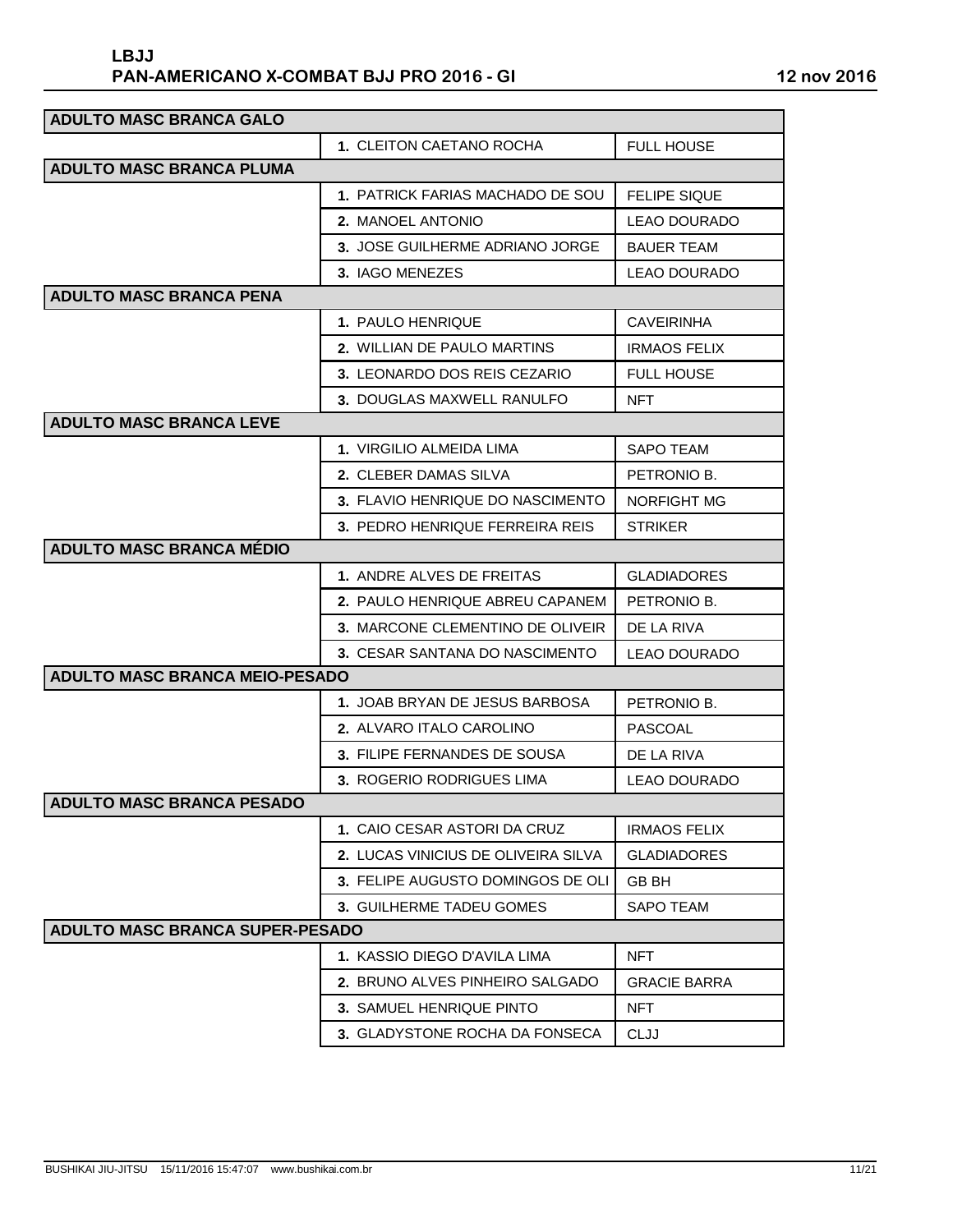| <b>ADULTO MASC BRANCA PESADÍSSIMO</b> |                                       |                     |
|---------------------------------------|---------------------------------------|---------------------|
|                                       | <b>1. MARCUS VINICIUS CUNHA SILVA</b> | <b>BETO E CIA</b>   |
|                                       | 2. ALESSANDRO GOMIDES VELLOSO         | <b>CAVEIRINHA</b>   |
|                                       | 3. YURI MATEUS FURTADO                | <b>SAPO TEAM</b>    |
|                                       | 3. VINICIUS CAMPOS DE JESUS           | <b>SAPO TEAM</b>    |
| <b>ADULTO MASC BRANCA ABSOLUTO</b>    |                                       |                     |
|                                       | 1. ALVARO ITALO CAROLINO              | <b>PASCOAL</b>      |
|                                       | 2. MARCONE CLEMENTINO DE OLIVEIR      | DE LA RIVA          |
|                                       | 3. HERLON FERNANDES                   | <b>NFT</b>          |
|                                       | 3. BRUNO ALVES PINHEIRO SALGADO       | <b>GRACIE BARRA</b> |
| <b>ADULTO MASC AZUL PLUMA</b>         |                                       |                     |
|                                       | 1. MARCELO FELIPE DOS REIS            | <b>NFT</b>          |
|                                       | 2. GERALDO FERREIRA FREITAS NETO      | <b>ANDRADE TEAM</b> |
|                                       | 3. VINY SABOYA DE ALMEIDA COSTA       | <b>ZENITH</b>       |
|                                       | 3. DEIVIDSON DIEGO                    | <b>LEAO DOURADO</b> |
| <b>ADULTO MASC AZUL PENA</b>          |                                       |                     |
|                                       | 1. STANLEY ARAUJO LACERDA             | <b>ANDRADE TEAM</b> |
|                                       | 2. MARCELO BRAGA TOME                 | <b>FULL HOUSE</b>   |
|                                       | 3. ELIAS DE OLIVEIRA CALINCANE        | LOBOS-NOITE         |
|                                       | 3. MATHEUS LELLES RODRIGUES PER       | <b>SAPO TEAM</b>    |
| <b>ADULTO MASC AZUL LEVE</b>          |                                       |                     |
|                                       | 1. GABRIEL MENDONÇA                   | <b>OSSITOS BJJ</b>  |
|                                       | 2. ANDREI FELIPE ALVES SANTOS         | <b>SAPO TEAM</b>    |
|                                       | 3. BRUNO ESTACIO DAMASCENO            | <b>AGUIA DOURAD</b> |
|                                       | 3. GABRIEL CHAVES                     | <b>TFT</b>          |
| <b>ADULTO MASC AZUL MÉDIO</b>         |                                       |                     |
|                                       | 1. NEO CICERO DE JESUS BARBOSA        | PETRONIO B.         |
|                                       | 2. ALAN VIANA DOS REIS                | CLJJ                |
|                                       | 3. SAMUEL RODRIGUES DE SOUZA          | <b>BAUER TEAM</b>   |
|                                       | 3. ITALO LOPES ARAUJO                 | <b>PSLPB</b>        |
| <b>ADULTO MASC AZUL MEIO-PESADO</b>   |                                       |                     |
|                                       | 1. BRENO MOSCI                        | <b>GB BH</b>        |
|                                       | 2. WALLACE DA SILVA FOLLY DE SOUZ     | <b>SPIRIT FIGHT</b> |
|                                       | 3. HENRIQUE ALMEIDA GOMES             | <b>CAIO GREGORI</b> |
|                                       | 3. BRUNO PALLO SANTOS                 | <b>BAUER TEAM</b>   |
| <b>ADULTO MASC AZUL PESADO</b>        |                                       |                     |
|                                       | 1. MIXIO BECERRA                      | CAES DE RUA         |
|                                       | 2. CASSIO BOTREL MANAHUD              | <b>BRUNO BOMBA</b>  |
|                                       | 3. MARCUS VINICIUS CASTRO MIRAND      | <b>GB BH</b>        |
|                                       | 3. ERICK MARCIO CALORI                | <b>STRIKER</b>      |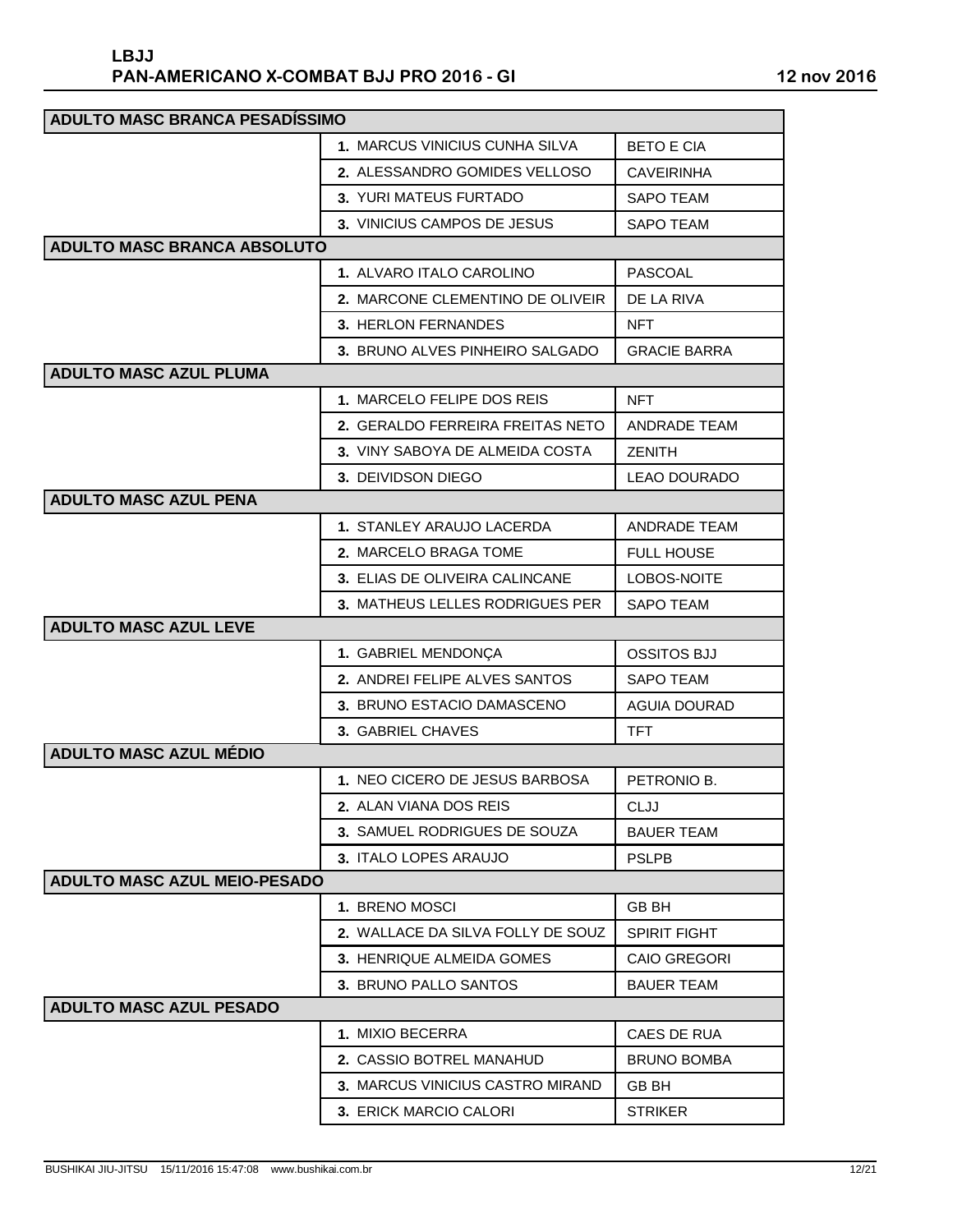| <b>ADULTO MASC AZUL SUPER-PESADO</b> |                                   |                     |  |
|--------------------------------------|-----------------------------------|---------------------|--|
|                                      | 1. SILAS ROSA MACHADO             | <b>ANDRADE TEAM</b> |  |
|                                      | 2. RAFAEL VAGNER DALFIOR          | <b>CAVEIRINHA</b>   |  |
|                                      | 3. IGOR FERREIRA PORTO            | <b>HE-MAN</b>       |  |
|                                      | 3. MARCELO SANTOS MORAIS          | <b>ANDRADE TEAM</b> |  |
| <b>ADULTO MASC AZUL PESADÍSSIMO</b>  |                                   |                     |  |
|                                      | 1. FRANCISCO MATHEUS DINIZ GUILHE | <b>SAPO TEAM</b>    |  |
|                                      | 2. PAULO HENRIQUE BENJAMIN NOVAI  | <b>SAPO TEAM</b>    |  |
|                                      | 3. VICTOR HUGO                    | <b>ANDRADE TEAM</b> |  |
|                                      | 3. ALEX SANDRO SILVA              | <b>GB MAMUTE</b>    |  |
| <b>ADULTO MASC AZUL ABSOLUTO</b>     |                                   |                     |  |
|                                      | 1. NEO CICERO DE JESUS BARBOSA    | PETRONIO B.         |  |
|                                      | 2. PEDRO ROMAO RUELA JUNIOR       | <b>BRUNO BOMBA</b>  |  |
|                                      | 3. SILAS ROSA MACHADO             | <b>ANDRADE TEAM</b> |  |
|                                      | 3. ISAAC JUNQUEIRA SILVA          | <b>ANDRADE TEAM</b> |  |
| <b>ADULTO MASC ROXA PLUMA</b>        |                                   |                     |  |
|                                      | 1. LEANDRO CAMARA                 | <b>LCBJJ</b>        |  |
| <b>ADULTO MASC ROXA PENA</b>         |                                   |                     |  |
|                                      | 1. RAPHAEL MARTINS TEIXEIRA AMARA | <b>GB BH</b>        |  |
|                                      | 2. DIEGO MELO DE OLIVEIRA         | <b>SPIRIT FIGHT</b> |  |
|                                      | 3. LUIS FELIPE FERNANDES          | <b>LEAO DOURADO</b> |  |
|                                      | 3. ADRIANO REIS                   | <b>ESPORTETODOS</b> |  |
| <b>ADULTO MASC ROXA LEVE</b>         |                                   |                     |  |
|                                      | 1. LUCAS FELLIPE LIMA DE BRITO    | <b>TFT</b>          |  |
|                                      | 2. OTAVIO RIBEIRO DA SILVA        | <b>BAUER TEAM</b>   |  |
|                                      | 3. FABIANO GONÇALVES DE CARVALH   | <b>BAUER TEAM</b>   |  |
|                                      | 3. RAMON VARELA DUARTE            | <b>ANDRADE TEAM</b> |  |
| <b>ADULTO MASC ROXA MÉDIO</b>        |                                   |                     |  |
|                                      | 1. GABRIEL CASTRO VIEIRA LIMA     | CAVEIRINHA          |  |
|                                      | 2. PEDRO ANTONIO RIBEIRO DAYRELL  | GB BH               |  |
|                                      | 3. TIAGO JOSE DE OLIVEIRA         | LOBOS-NOITE         |  |
|                                      | 3. PETRUS DIAS MACHADO            | <b>GB MANGABEIR</b> |  |
| <b>ADULTO MASC ROXA MEIO-PESADO</b>  |                                   |                     |  |
|                                      | 1. BRUNO RAPHAEL SILVA RIBEIRO    | <b>SAPO TEAM</b>    |  |
|                                      | 2. BRUNO BORGES                   | <b>GF TEAM</b>      |  |
|                                      | 3. THALLES WILSON SOUZA           | <b>PSLPB</b>        |  |
|                                      | 3. WALISSON BARBOSA PEREIRA       | <b>ELITE MMA</b>    |  |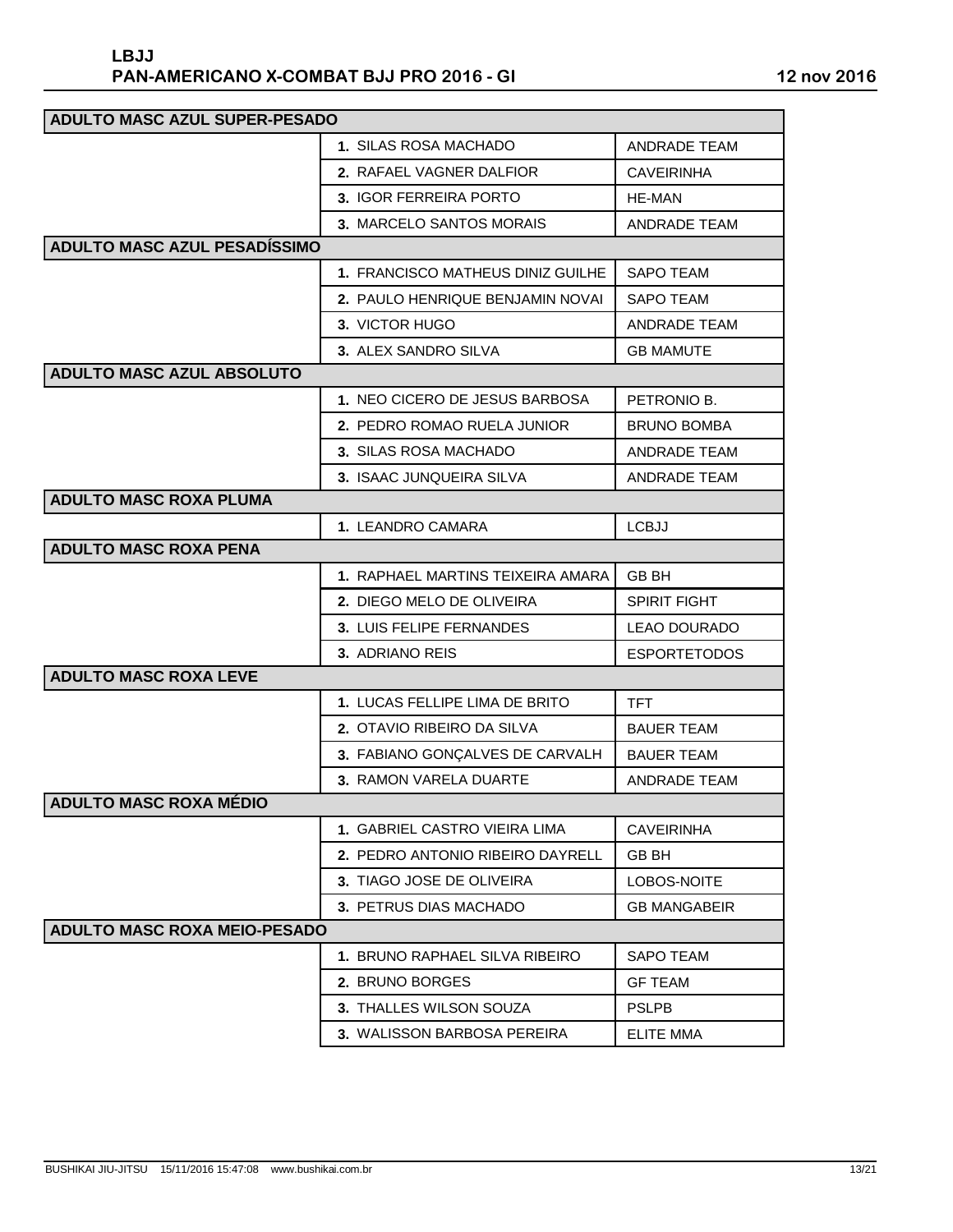| <b>ADULTO MASC ROXA PESADO</b>         |                                  |                     |  |
|----------------------------------------|----------------------------------|---------------------|--|
|                                        | 1. EDUARDO FERNANDO DA SILVA     | <b>BAUER TEAM</b>   |  |
|                                        | 2. JOAO HENRIQUE MATOS TRANCOSO  | YAMASAKI            |  |
|                                        | 3. MAGNO LUCIO SILVA RIBEIRO JR  | <b>SAPO TEAM</b>    |  |
|                                        | 3. ALMIR BARROS                  | GB BH               |  |
| <b>ADULTO MASC ROXA SUPER-PESADO</b>   |                                  |                     |  |
|                                        | 1. RAMON DIAS MASSON GUERRA      | <b>BTT</b>          |  |
|                                        | 2. WEBERT HENRIQUE LIMA GOMES    | <b>PSLPB</b>        |  |
|                                        | 3. ALBERTO BARBOSA SOUSA VITORIO | <b>MONTIJO</b>      |  |
| <b>ADULTO MASC ROXA PESADÍSSIMO</b>    |                                  |                     |  |
|                                        | 1. EMILIO SOARES                 | <b>BH RHINOS</b>    |  |
|                                        | 2. LUCIO ANTONIO GOMES PECHIM    | SHARK TEAM          |  |
|                                        | 3. NICOLAS VIEIRA DOS SANTOS     | F. MONTEIRO         |  |
|                                        | 3. RODRIGO BERNARDO ANTUNES GR   | <b>BRUNO BOMBA</b>  |  |
| <b>ADULTO MASC ROXA ABSOLUTO</b>       |                                  |                     |  |
|                                        | 1. GABRIEL CASTRO VIEIRA LIMA    | <b>CAVEIRINHA</b>   |  |
|                                        | 2. WALISSON BARBOSA PEREIRA      | <b>ELITE MMA</b>    |  |
|                                        | 3. BRUNO BORGES                  | <b>GF TEAM</b>      |  |
|                                        | 3. EMILIO SOARES                 | <b>BH RHINOS</b>    |  |
| <b>ADULTO MASC MARROM PLUMA</b>        |                                  |                     |  |
|                                        | 1. ANDRE GONÇALVES               | <b>BAUER TEAM</b>   |  |
| <b>ADULTO MASC MARROM PENA</b>         |                                  |                     |  |
|                                        | 1. SAMUEL ANICIO LIRA            | <b>ANDRADE TEAM</b> |  |
|                                        | 2. RICARDO FERNANDES             | GB BH               |  |
| <b>ADULTO MASC MARROM LEVE</b>         |                                  |                     |  |
|                                        | 1. THALES DE OLIVEIRA SANTOS     | <b>FLAVIO REIS</b>  |  |
|                                        | 2. RANIERY MAGALHAES DO NASCIME  | <b>STRIKER</b>      |  |
|                                        | 3. ABEL MULLER TALENTINO BARCELO | <b>PSLPB</b>        |  |
| <b>ADULTO MASC MARROM MEIO-PESADO</b>  |                                  |                     |  |
|                                        | 1. JOAO PAULO RIBEIRO COUTINHO   | <b>CHECKMAT</b>     |  |
|                                        | 2. FELIPE RODRIGUES MAYNART      | <b>NFT</b>          |  |
|                                        | 3. JULIO CESAR ALVES RAMOS       | CHECKMAT            |  |
| <b>ADULTO MASC MARROM PESADO</b>       |                                  |                     |  |
|                                        | 1. DIEGO BORGES DA SILVA         | <b>TAYSON TEAM</b>  |  |
|                                        | 2. OLAVO DOS SANTOS              | <b>PITBULL</b>      |  |
| <b>ADULTO MASC MARROM SUPER-PESADO</b> |                                  |                     |  |
|                                        | 1. MARK LENON T. PEREIRA         | <b>GB BH</b>        |  |
|                                        | 2. ANTONIO DE SOUZA JR           | <b>SPIRIT FIGHT</b> |  |
|                                        | 3. ALEJANDRO ZUÑIGA              | CAES DE RUA         |  |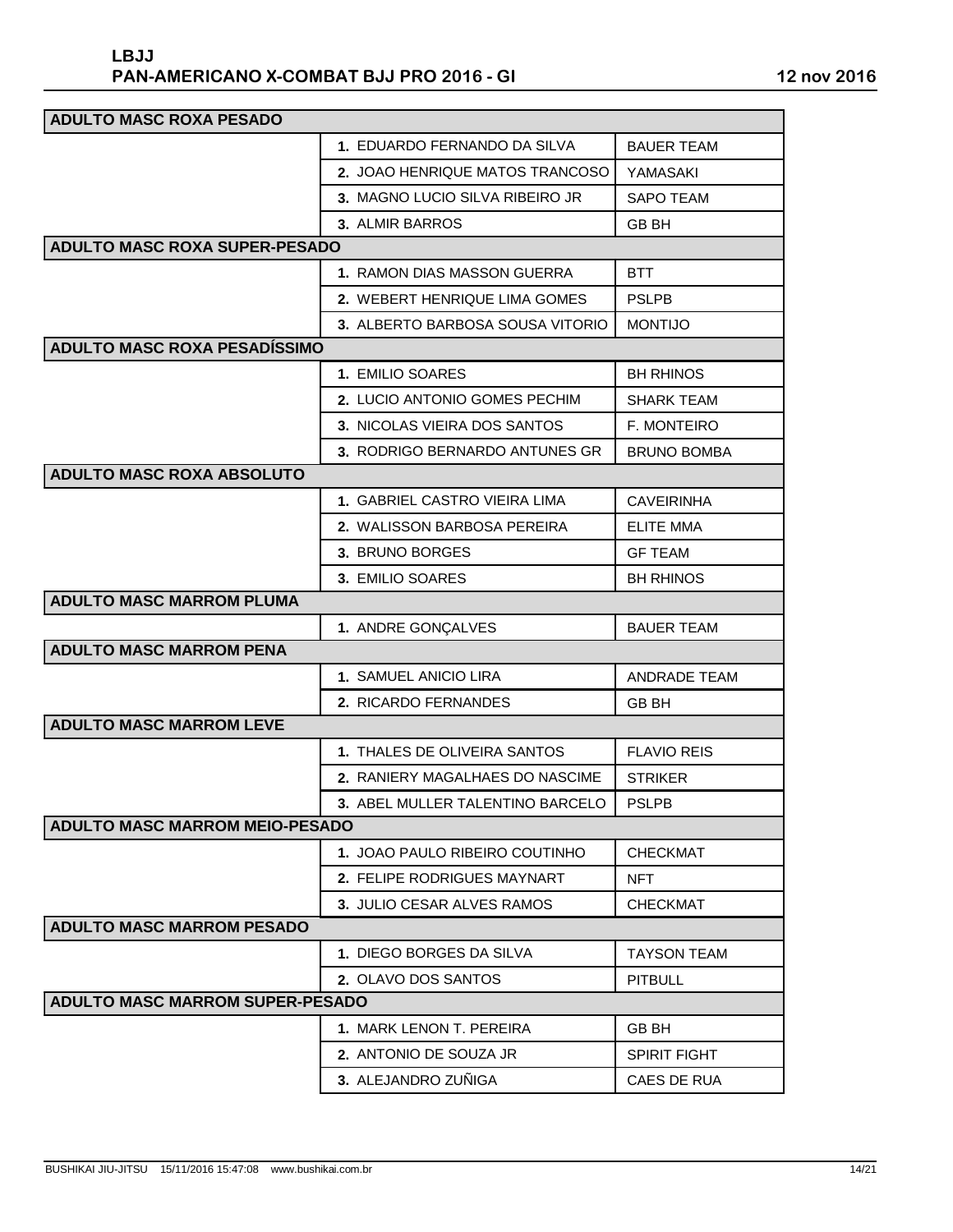| <b>ADULTO MASC MARROM PESADISSIMO</b> |                                  |                     |
|---------------------------------------|----------------------------------|---------------------|
|                                       | 1. IZAIAS SANTOS DA SILVA        | YAMASAKI            |
|                                       | 2. JOAO PAULO COSTA MUNIZ        | <b>LEAO DOURADO</b> |
| <b>ADULTO MASC MARROM ABSOLUTO</b>    |                                  |                     |
|                                       | 1. MARK LENON T. PEREIRA         | GB BH               |
|                                       | 2. IZAIAS SANTOS DA SILVA        | YAMASAKI            |
|                                       | 3. THALES DE OLIVEIRA SANTOS     | <b>FLAVIO REIS</b>  |
|                                       | 3. JOAO PAULO RIBEIRO COUTINHO   | <b>CHECKMAT</b>     |
| <b>ADULTO MASC PRETA PLUMA</b>        |                                  |                     |
|                                       | 1. FRANK BISPO DOS PASSOS        | <b>SANTOS FIGHT</b> |
|                                       | 2. ERALDO SILVA FERNANDES DOS SA | <b>LEAO DOURADO</b> |
|                                       | 3. MARCELO HENRIQUE ALMEIDA      | <b>LEAO DOURADO</b> |
| <b>ADULTO MASC PRETA PENA</b>         |                                  |                     |
|                                       | 1. LEONIR IRINEU DE CASTRO       | PETRONIO B.         |
|                                       | 2. RONILDO DE OLIVEIRA SOARES JR | <b>STRIKER</b>      |
| <b>ADULTO MASC PRETA LEVE</b>         |                                  |                     |
|                                       | 1. DIOSEF BARBOSA                | <b>LEAO DOURADO</b> |
| <b>ADULTO MASC PRETA MÉDIO</b>        |                                  |                     |
|                                       | 1. CRISTIANO SERGIO P. ALMEIDA   | <b>CARLAO JJ</b>    |
|                                       | 2. PHILIP AUGUSTO DINIZ FRANCI   | <b>SAPO TEAM</b>    |
| <b>ADULTO MASC PRETA PESADO</b>       |                                  |                     |
|                                       | 1. AUGUSTO SANTOS LESSA          | DE LA RIVA          |
| <b>ADULTO MASC PRETA SUPER-PESADO</b> |                                  |                     |
|                                       | 1. ANDRE MUNIZ DE AGUIAR         | TFT                 |
| <b>ADULTO MASC PRETA PESADÍSSIMO</b>  |                                  |                     |
|                                       | 1. MAURO BIAZOTO JUNIOR          | <b>GRACIE BARRA</b> |
|                                       | 2. VINICIUS DE BARROS            | <b>GRACIE BARRA</b> |
| <b>ADULTO MASC PRETA ABSOLUTO</b>     |                                  |                     |
|                                       | 1. ANDRE MUNIZ DE AGUIAR         | TFT                 |
|                                       | 2. PHILIP AUGUSTO DINIZ FRANCI   | <b>SAPO TEAM</b>    |
|                                       | 3. AUGUSTO SANTOS LESSA          | DE LA RIVA          |
|                                       | 3. FRANK BISPO DOS PASSOS        | <b>SANTOS FIGHT</b> |
| <b>MASTER 01 FEM AZUL LEVE</b>        |                                  |                     |
|                                       | <b>1. VERONIKA FEDOTOVA</b>      | <b>CLJJ</b>         |
|                                       | 2. LIVIA TANURE                  | <b>OSSITOS BJJ</b>  |
| <b>MASTER 01 MASC BRANCA PLUMA</b>    |                                  |                     |
|                                       | 1. NICHOLAS LOPES RIBEIRO        | <b>SHOFAR</b>       |
|                                       | 2. TIAGO COELHO DO NASCIMENTO    | <b>FULL HOUSE</b>   |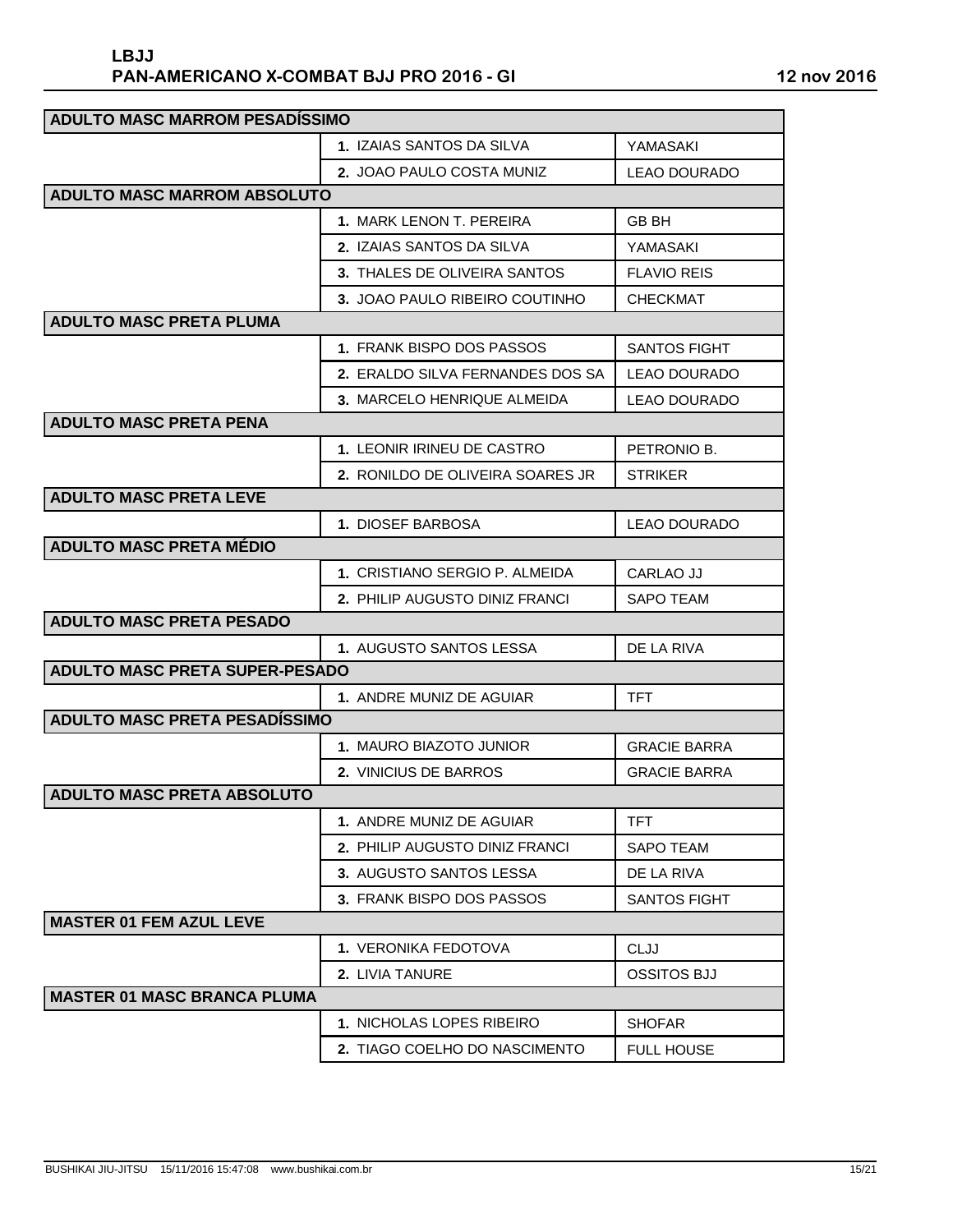| <b>MASTER 01 MASC BRANCA LEVE</b>        |                                   |                     |  |
|------------------------------------------|-----------------------------------|---------------------|--|
|                                          | 1. FRANCISCO DE ASSIS MARTINS COR | PETRONIO B.         |  |
|                                          | 2. RUAN BARÇANTE NOGUEIRA         | <b>GB BH</b>        |  |
|                                          | 3. DANIEL REDENTOR DE MOURA       | PEPOSO TEAM         |  |
|                                          | 3. RODRIGO AMARAO DE CARVALHO     | <b>CAIO GREGORI</b> |  |
| <b>MASTER 01 MASC BRANCA MÉDIO</b>       |                                   |                     |  |
|                                          | 1. LEONARDO MOREIRA DA SILVA      | <b>SAPO TEAM</b>    |  |
|                                          | 2. MARCELO COSTA VASCONCELOS      | <b>AFR TEAM</b>     |  |
|                                          | 3. EMANUEL JOSE FARIA CHAGAS DE A | <b>TOP MASTER</b>   |  |
| <b>MASTER 01 MASC BRANCA MEIO-PESADO</b> |                                   |                     |  |
|                                          | 1. DOUGLAS ANTONIO FERNANDES      | <b>ANDRADE TEAM</b> |  |
|                                          | 2. JOSE GUILHERME DINIZ           | <b>SAPO TEAM</b>    |  |
| <b>MASTER 01 MASC BRANCA PESADO</b>      |                                   |                     |  |
|                                          | 1. FELIPE SOUZA E LIMA BASTOS     | <b>ANDRADE TEAM</b> |  |
|                                          | <b>2. DANIEL AGUIAR SILVA</b>     | <b>LEAO DOURADO</b> |  |
| <b>MASTER 01 MASC AZUL PENA</b>          |                                   |                     |  |
|                                          | 1. GILSON PEREIRA JUNIOR          | <b>TFT</b>          |  |
|                                          | 2. GUSTAVO ELIAS BRAGA DOS SANTO  | ANDRADE TEAM        |  |
|                                          | 3. GABRIEL QUINTANILHA SAYAO COR  | <b>CLARKE BJJ</b>   |  |
| <b>MASTER 01 MASC AZUL LEVE</b>          |                                   |                     |  |
|                                          | 1. FILIPE ABOUID                  | <b>OSSITOS BJJ</b>  |  |
|                                          | 2. EDUARDO CARMONA DE MOURA       | <b>RL TEAM</b>      |  |
|                                          | 3. JOSE CARLOS PEREIRA            | <b>GLADIADORES</b>  |  |
|                                          | 3. ROGERIO FONSECA DOS SANTOS     | <b>LEAO DOURADO</b> |  |
| <b>MASTER 01 MASC AZUL MÉDIO</b>         |                                   |                     |  |
|                                          | 1. TIAGO FARIAS                   | <b>LEAO DOURADO</b> |  |
|                                          | 2. LEONARDO MICHEL DE ASSIS       | <b>FULL HOUSE</b>   |  |
|                                          | 3. CARLOS EDUARDO DE FREITAS SED  | EAO DOURADO         |  |
|                                          | 3. PAULO ANDRE SOARES DOS SANTO   | <b>LEAO DOURADO</b> |  |
| <b>MASTER 01 MASC AZUL MEIO-PESADO</b>   |                                   |                     |  |
|                                          | 1. WILTON CESAR GONÇALVES         | <b>KIMURA</b>       |  |
|                                          | 2. RONALDO SOUZA RODRIGUES        | <b>PSLPB</b>        |  |
|                                          | 3. WALLACE CAMPOS BRITO           | ANDRADE TEAM        |  |
|                                          | 3. TIAGO ALVES CASTRO             | <b>LEO OLIVEIRA</b> |  |
| <b>MASTER 01 MASC AZUL PESADO</b>        |                                   |                     |  |
|                                          | 1. JANIO ALEXSANDRO DA SILVA      | <b>TITAN</b>        |  |
|                                          | 2. DENILSON LOPES DA SILVA        | <b>ANDRADE TEAM</b> |  |
|                                          | 3. MAURICIO DA SILVA RIBEIRO      | <b>OSSITOS BJJ</b>  |  |
|                                          | 3. JULIO CESAR BISPO MARTINS      | <b>OSSITOS BJJ</b>  |  |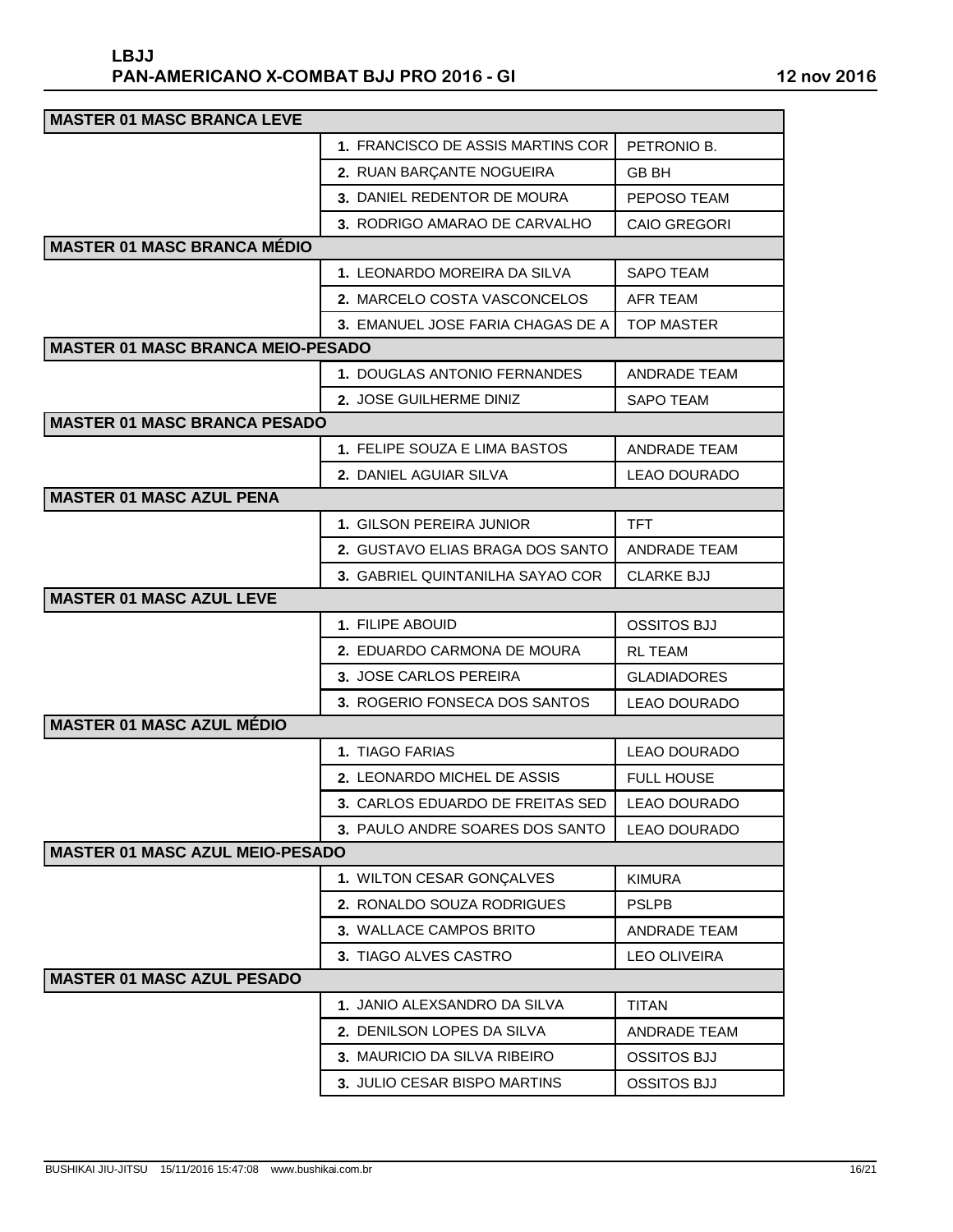| <b>MASTER 01 MASC AZUL SUPER-PESADO</b> |                                      |                     |  |
|-----------------------------------------|--------------------------------------|---------------------|--|
|                                         | 1. BRUNO DIAS ARAUJO                 | <b>CLARKE BJJ</b>   |  |
|                                         | <b>2. CARLOS ANTONIO DA SILVA JR</b> | BALLOUTTA           |  |
|                                         | 3. ALEXANDRE PEREIRA NUNES           | <b>GLADIADORES</b>  |  |
| <b>MASTER 01 MASC AZUL PESADISSIMO</b>  |                                      |                     |  |
|                                         | 1. MOISES MITRIONI FERREIRA          | <b>CAVEIRINHA</b>   |  |
|                                         | 2. ANDRE AUGUSTO DE CARVALHO         | ARAIDO TEAM         |  |
| <b>MASTER 01 MASC ROXA PENA</b>         |                                      |                     |  |
|                                         | 1. WALLACE PINHEIRO DA COSTA         | <b>CHECKMAT</b>     |  |
|                                         | 2. DANIEL OKAMURA                    | <b>BRUNO BOMBA</b>  |  |
|                                         | <b>3. GLAUCO SIMIM LIMA</b>          | <b>CAVEIRINHA</b>   |  |
|                                         | 3. ROBSON DE SOUZA MORAIS            | LEAO DOURADO        |  |
| <b>MASTER 01 MASC ROXA LEVE</b>         |                                      |                     |  |
|                                         | 1. DANIEL ALEIXO MACHADO CORREA      | WB TEAM             |  |
|                                         | <b>2. ADILSON OLIVEIRA DA SILVA</b>  | PETRONIO B.         |  |
|                                         | 3. LEANDRO AUGUSTO SILVA PACHEC      | <b>GB TIMOTEO</b>   |  |
| <b>MASTER 01 MASC ROXA MÉDIO</b>        |                                      |                     |  |
|                                         | 1. NOE HENRIQUE MAXIMO FERREIRA      | <b>GRACIE BARRA</b> |  |
|                                         | 2. RODRIGO LAUDARES SOUZA            | <b>AGUIA DOURAD</b> |  |
|                                         | 3. LUIZ CARLOS ALVES DA SILVA        | <b>GLADIADORES</b>  |  |
|                                         | 3. GILSON LEANDRO FERREIRA JR        | ANDRADE TEAM        |  |
| <b>MASTER 01 MASC ROXA MEIO-PESADO</b>  |                                      |                     |  |
|                                         | 1. WILLIAM FRANCISCO NUNES           | CARLAO JJ           |  |
| <b>MASTER 01 MASC ROXA PESADO</b>       |                                      |                     |  |
|                                         | <b>1. WALISON VITOR DA SILVA</b>     | <b>GRACIE BARRA</b> |  |
|                                         | 2. LEANDRO AUGUSTO SILVA PACHEC      | <b>GB TIMOTEO</b>   |  |
| <b>MASTER 01 MASC ROXA SUPER-PESADO</b> |                                      |                     |  |
|                                         | 1. HEBERT WILLIAN CARVALHO           | <b>BLACK BELT</b>   |  |
|                                         | 2. THIAGO LEAO DE OLIVEIRA MURTA     | <b>BH RHINOS</b>    |  |
| <b>MASTER 01 MASC MARROM PLUMA</b>      |                                      |                     |  |
|                                         | 1. DIEGO MARTINS                     | <b>OSSITOS BJJ</b>  |  |
| <b>MASTER 01 MASC MARROM PENA</b>       |                                      |                     |  |
|                                         | <b>1. DANIEL WILLIANS PEREIRA</b>    | <b>CAVEIRINHA</b>   |  |
|                                         | 2. CARLOS EDUARDO OLIVEIRA SILVA     | <b>BLACK BELT</b>   |  |
|                                         | 3. MARCOS GUIMARAES TRINDADE         | PETRONIO B.         |  |
| <b>MASTER 01 MASC MARROM LEVE</b>       |                                      |                     |  |
|                                         | 1. FABIANO PEREIRA FAGUNDES          | <b>LEAO DOURADO</b> |  |
|                                         | 2. ROGERIO GONÇALVES DE MELO         | <b>GRACIE BARRA</b> |  |
|                                         | 3. LEONARDO ANTUNES COSTA MARÇ       | <b>BALLOUTTA</b>    |  |
|                                         | 3. JARDEL BATISTA SILVA              | PETRONIO B.         |  |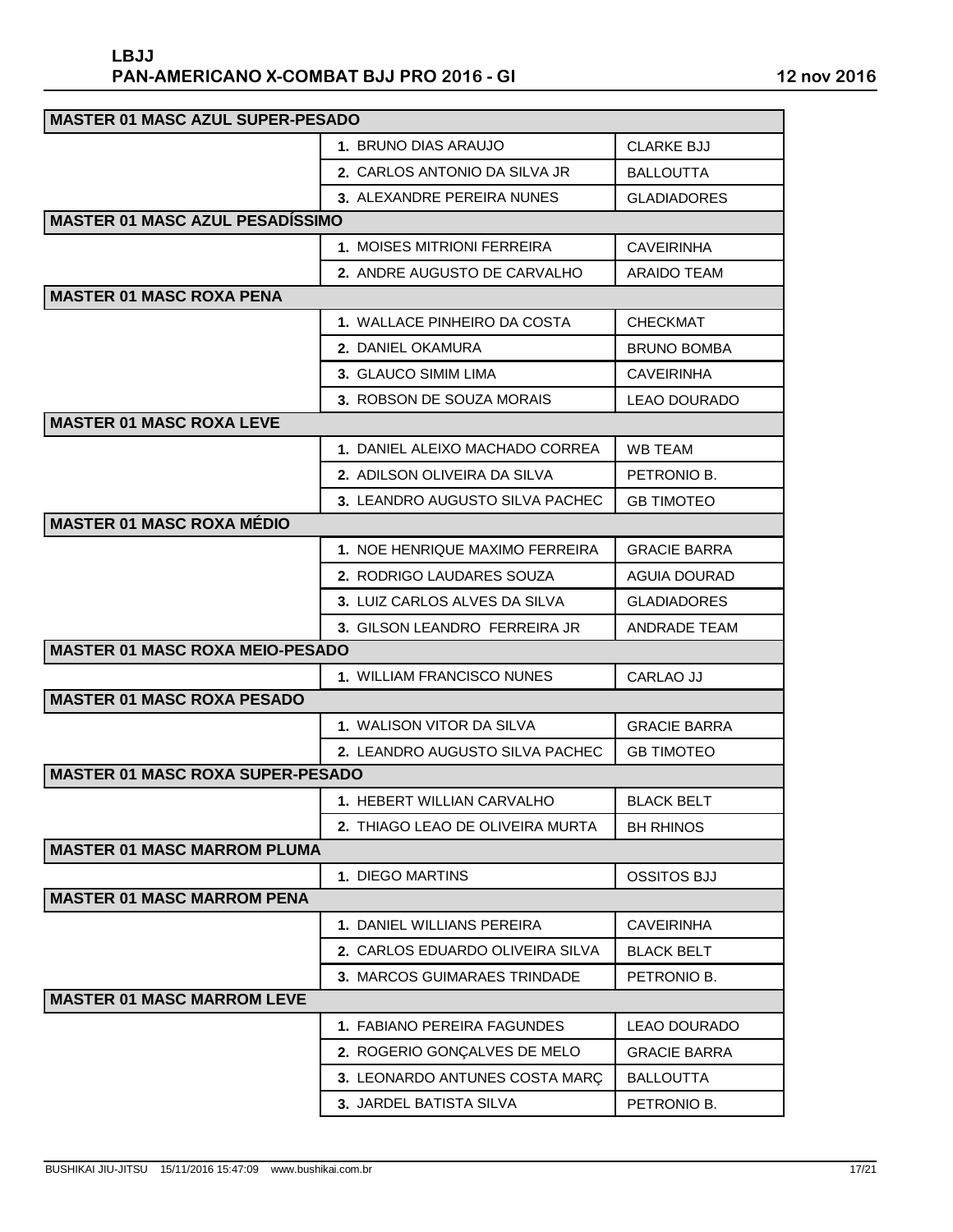| <b>MASTER 01 MASC MARROM MEIO-PESADO</b>  |                                   |                     |  |
|-------------------------------------------|-----------------------------------|---------------------|--|
|                                           | 1. EZIO PANNI JUNIOR              | <b>BTT</b>          |  |
|                                           | <b>2. MARCLEY RODRIGUES SOUSA</b> | <b>GB IPORA/GO</b>  |  |
|                                           | 3. MARCELO DE CARVALHO MOURA      | <b>BRUNO BOMBA</b>  |  |
| <b>MASTER 01 MASC MARROM SUPER-PESADO</b> |                                   |                     |  |
|                                           | 1. MARCUS PAULO SENEM DA SILVA    | PEPOSO TEAM         |  |
| <b>MASTER 01 MASC PRETA PENA</b>          |                                   |                     |  |
|                                           | 1. PAULO ROBERTO LIMERES BRASILEI | <b>ESTRELA</b>      |  |
|                                           | 2. BRUNO MARCELINO DE SOUZA       | <b>WCL</b>          |  |
| <b>MASTER 01 MASC PRETA LEVE</b>          |                                   |                     |  |
|                                           | 1. DIONE WELLINGTON SOARES        | <b>FLAVIO REIS</b>  |  |
|                                           | <b>2. BRUNO SILVA SOUZA</b>       | <b>BRUNO BOMBA</b>  |  |
|                                           | 3. HAROLDO HENRIQUE MONTIJO       | <b>MONTIJO</b>      |  |
|                                           | 3. GENES NETO                     | NFT.                |  |
| <b>MASTER 01 MASC PRETA MÉDIO</b>         |                                   |                     |  |
|                                           | <b>1. ELIAS PANTA DE OLVEIRA</b>  | SAPO TEAM           |  |
|                                           | 2. TIAGO SILVA DE SOUZA           | <b>LEAO DOURADO</b> |  |
|                                           | 3. FRANKLIN MOREIRA TEIXEIRA      | AGUIA DOURAD        |  |
|                                           | 3. ROMULO AQUINO                  | <b>CAVEIRINHA</b>   |  |
| <b>MASTER 01 MASC PRETA MEIO-PESADO</b>   |                                   |                     |  |
|                                           | 1. ALEX RIBEIRO GRAVINO           | LEAO DOURADO        |  |
|                                           | 2. FATIMO ALVES LIMA              | <b>SAPO TEAM</b>    |  |
| <b>MASTER 01 MASC PRETA PESADO</b>        |                                   |                     |  |
|                                           | 1. ANDERSON VERTELO DE SOUZA      | RL TEAM             |  |
|                                           | 2. LEONARDO ARANTES DE SOUSA      | PETRONIO B.         |  |
|                                           | 3. RENATO DELGADO                 | LOTUS CLUB          |  |
|                                           | 3. FABIO RIBEIRO DA COSTA         | <b>BAUER TEAM</b>   |  |
| <b>MASTER 01 MASC PRETA SUPER-PESADO</b>  |                                   |                     |  |
|                                           | 1. TIAGO DE PAULA FREITAS DE CARV | <b>GB BH</b>        |  |
|                                           | 2. JUNIO NICOLAU DA SILVA         | <b>PSLPB</b>        |  |
| <b>MASTER 01 MASC PRETA PESADÍSSIMO</b>   |                                   |                     |  |
|                                           | 1. KLAUS COSTA OLIVEIRA HAHN      | <b>GB BH</b>        |  |
|                                           | 2. MAURO BIAZOTO JUNIOR           | <b>GRACIE BARRA</b> |  |
|                                           | 3. GUSTAVO CARDOSO                | <b>LOTUS CLUB</b>   |  |
|                                           | 3. VINICIUS DE BARROS             | <b>GRACIE BARRA</b> |  |
| <b>MASTER 02 MASC BRANCA PENA</b>         |                                   |                     |  |
|                                           | 1. WESLEY JOSE DA SILVA           | DE LA RIVA          |  |
| <b>MASTER 02 MASC BRANCA LEVE</b>         |                                   |                     |  |
|                                           | 1. RODRIGO ANDRADE CAPUCHINHO P   | <b>CLJJ</b>         |  |
| <b>MASTER 02 MASC BRANCA MEIO-PESADO</b>  |                                   |                     |  |
|                                           | 1. WENDELL CARDOSO CAETANO        | <b>SAPO TEAM</b>    |  |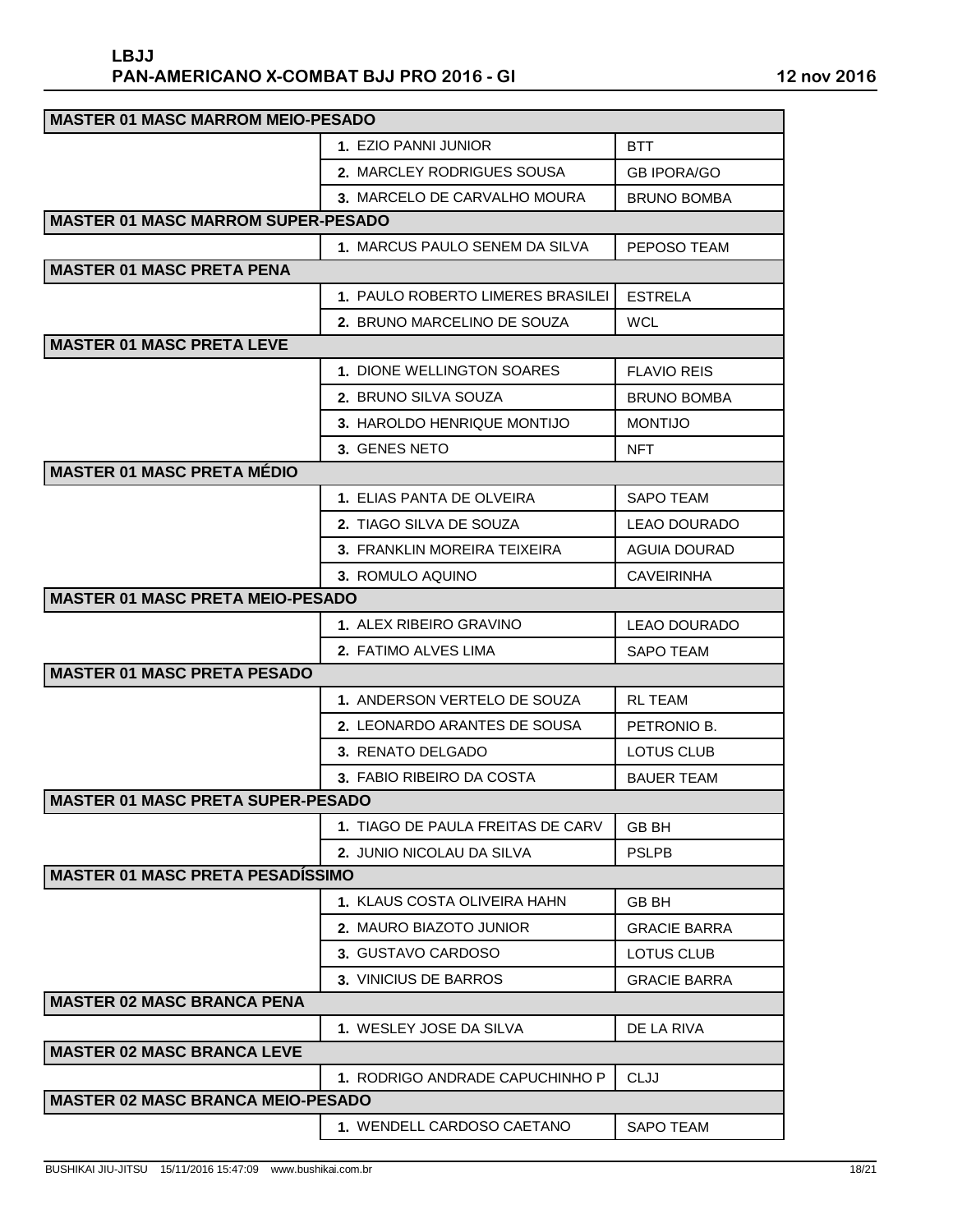| <b>MASTER 02 MASC AZUL LEVE</b>          |                                      |                     |  |
|------------------------------------------|--------------------------------------|---------------------|--|
|                                          | 1. EUCLYDES ETIENNE ARREGUY NET      | <b>NORFIGHT MG</b>  |  |
| <b>MASTER 02 MASC AZUL MEIO-PESADO</b>   |                                      |                     |  |
|                                          | 1. THALLES APARECIDO BORGES          | FLAVIO REIS         |  |
| <b>MASTER 02 MASC ROXA MÉDIO</b>         |                                      |                     |  |
|                                          | 1. RODRIGO VENTURA SANCHES           | GB BH               |  |
| <b>MASTER 02 MASC ROXA MEIO-PESADO</b>   |                                      |                     |  |
|                                          | 1. WILLIAM FRANCISCO NUNES           | CARLAO JJ           |  |
|                                          | 2. JOAO DO CARMO                     | <b>LEAO DOURADO</b> |  |
| <b>MASTER 02 MASC ROXA PESADO</b>        |                                      |                     |  |
|                                          | 1. EDSON FERNANDES DOS SANTOS        | <b>RIBEIRO JJ</b>   |  |
| <b>MASTER 02 MASC ROXA SUPER-PESADO</b>  |                                      |                     |  |
|                                          | 1. TIERES RENIER ARTUR DE SOUZA VI   | ANDRADE TEAM        |  |
| <b>MASTER 02 MASC ROXA PESADÍSSIMO</b>   |                                      |                     |  |
|                                          | 1. GIOVANE RODRIGUES RESENDE         | <b>CHECKMAT</b>     |  |
|                                          | <b>2. THIAGO ROGALSKY MACHADO</b>    | <b>GLADIADORES</b>  |  |
| <b>MASTER 02 MASC MARROM PENA</b>        |                                      |                     |  |
|                                          | 1. OSCAR VIEIRA LOPES                | <b>BETO E CIA</b>   |  |
| <b>MASTER 02 MASC MARROM LEVE</b>        |                                      |                     |  |
|                                          | <b>1. JULIMAR SILVA</b>              | LEAO DOURADO        |  |
| <b>MASTER 02 MASC MARROM MEIO-PESADO</b> |                                      |                     |  |
|                                          | 1. MARCLEY RODRIGUES SOUSA           | <b>GB IPORA/GO</b>  |  |
|                                          | <b>2. JOILSON DONIZETE FLORES</b>    | <b>BAUER TEAM</b>   |  |
| <b>MASTER 02 MASC MARROM PESADO</b>      |                                      |                     |  |
|                                          | 1. ALEXANDRE SIQUEIRA PIMENTA        | <b>CAVEIRINHA</b>   |  |
| <b>MASTER 02 MASC PRETA PLUMA</b>        |                                      |                     |  |
|                                          | 1. MARCIO ROBERTO PEREIRA CARVAL     | <b>BRUNO BOMBA</b>  |  |
| <b>MASTER 02 MASC PRETA PENA</b>         |                                      |                     |  |
|                                          | 1. ALISSON CLAUDIO BRAGA             | <b>GB BH</b>        |  |
|                                          | 2. HUGO LEONARDO                     | GB SG               |  |
| <b>MASTER 02 MASC PRETA LEVE</b>         |                                      |                     |  |
|                                          | 1. ANGELO VIEIRA RIOS                | <b>BALLOUTTA</b>    |  |
|                                          | <b>2. ALEXANDER SIMOES RODRIGUES</b> | <b>ELITE MMA</b>    |  |
| <b>MASTER 02 MASC PRETA MÉDIO</b>        |                                      |                     |  |
|                                          | 1. MARCELO DE PAULA MASCARENHAS      | <b>BETO E CIA</b>   |  |
|                                          | 2. CRISTIANO SERGIO P. ALMEIDA       | CARLAO JJ           |  |
|                                          | 3. MATEUS RAMOS CARNEIRO             | ANDRADE TEAM        |  |
|                                          | 3. WESLEY JOSE DAMASCENO             | PETRONIO B.         |  |
| <b>MASTER 02 MASC PRETA PESADO</b>       |                                      |                     |  |
|                                          | 1. EDMARI MACHADO DA SILVA           | <b>ANDRADE TEAM</b> |  |
|                                          | 2. ANTONIO NEY DA SILVA LOURINHO     | <b>BLACK NORTE</b>  |  |
|                                          | 3. BRENO LIMA MONTEIRO               | ANDRADE TEAM        |  |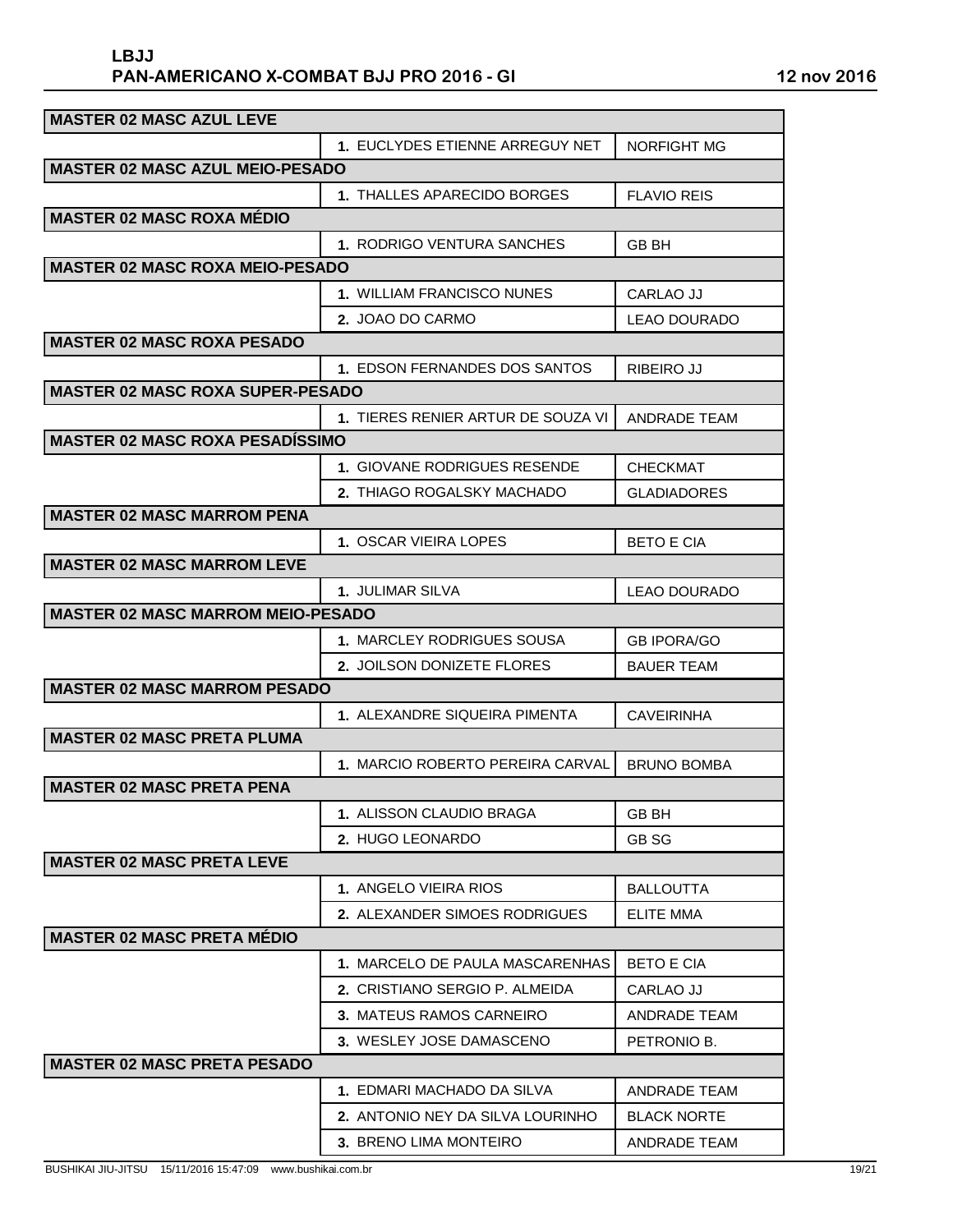| <b>MASTER 02 MASC PRETA SUPER-PESADO</b> |                                   |                     |  |
|------------------------------------------|-----------------------------------|---------------------|--|
|                                          | 1. ALBERTO SANTOS                 | <b>ALLIANCE</b>     |  |
|                                          | <b>2. AURELIO DINIZ</b>           | <b>BALLOUTTA</b>    |  |
| <b>MASTER 02 MASC PRETA PESADÍSSIMO</b>  |                                   |                     |  |
|                                          | <b>1. ALAERCIO DAMASCENO</b>      | <b>PSLPB</b>        |  |
|                                          | 2. ALESSANDRO MALAQUIAS           | <b>CAVEIRINHA</b>   |  |
| <b>MASTER 03 FEM BRANCA LEVE</b>         |                                   |                     |  |
|                                          | 1. VANEI ALMEIDA AZEVEDO          | <b>LEAO DOURADO</b> |  |
| <b>MASTER 03 FEM BRANCA MEIO-PESADO</b>  |                                   |                     |  |
|                                          | 1. KARINA ROCHA DE FREITAS SILVA  | LEAO DOURADO        |  |
| <b>MASTER 03 MASC BRANCA PENA</b>        |                                   |                     |  |
|                                          | 1. CLAUDIOMAR FERNANDES DE SOUZ   | <b>SHOFAR</b>       |  |
|                                          | 2. DONIZETE DIAS PEREIRA          | PETRONIO B.         |  |
| <b>MASTER 03 MASC BRANCA PESADO</b>      |                                   |                     |  |
|                                          | 1. ANDRE BATISTA DE ALCANTARA     | <b>NORFIGHT MG</b>  |  |
| <b>MASTER 03 MASC BRANCA PESADÍSSIMO</b> |                                   |                     |  |
|                                          | 1. JOSE WALTER REGINA             | <b>BETO E CIA</b>   |  |
|                                          | 2. ANDRE DE OLIVEIRA MEDEIROS     | <b>ANDRADE TEAM</b> |  |
| <b>MASTER 03 MASC ROXA MÉDIO</b>         |                                   |                     |  |
|                                          | 1. VANDERLEI DOS SANTOS           | <b>TAYSON TEAM</b>  |  |
| <b>MASTER 03 MASC MARROM LEVE</b>        |                                   |                     |  |
|                                          | 1. WALTER J. GONÇALVES            | DE LA RIVA          |  |
| <b>MASTER 03 MASC MARROM MÉDIO</b>       |                                   |                     |  |
|                                          | 1. DEOVANE TORRES                 | <b>OSSITOS BJJ</b>  |  |
|                                          | 2. ANDERSON LUIZ PEREIRA GASPAR   | <b>BLACK BELT</b>   |  |
| <b>MASTER 03 MASC PRETA MÉDIO</b>        |                                   |                     |  |
|                                          | 1. IVAN SAMPAIO DA SILVA JR       | GB BH               |  |
|                                          | 2. JORGE EMERSON DE OLIVEIRA GOM  | GB BH               |  |
| <b>MASTER 03 MASC PRETA MEIO-PESADO</b>  |                                   |                     |  |
|                                          | 1. CHRISTIAN EMERSON VIANA DE QUE | <b>BTT</b>          |  |
|                                          | 2. LUCIANO GARCIA RIBEIRO         | <b>CHECKMAT</b>     |  |
| <b>MASTER 03 MASC PRETA PESADO</b>       |                                   |                     |  |
|                                          | 1. ERIC DAMASCENO                 | <b>ARAIDO TEAM</b>  |  |
|                                          | 2. WANDERSON PROCOPIO DE AMORI    | <b>BTT</b>          |  |
| <b>MASTER 03 MASC PRETA SUPER-PESADO</b> |                                   |                     |  |
|                                          | 1. JAKSON FIRMO DE MOURA          | DE LA RIVA          |  |
| <b>MASTER 04 MASC AZUL MÉDIO</b>         |                                   |                     |  |
|                                          | 1. ROSANIO LIZIERO DOS REIS       | <b>GB SG</b>        |  |
| <b>MASTER 04 MASC AZUL MEIO-PESADO</b>   |                                   |                     |  |
|                                          | 1. AROLDO INACIO DOS SANTOS       | SHARK TEAM          |  |
| <b>MASTER 04 MASC MARROM LEVE</b>        |                                   |                     |  |
|                                          | 1. DELMIR QUEIROZ                 | <b>CAVEIRINHA</b>   |  |